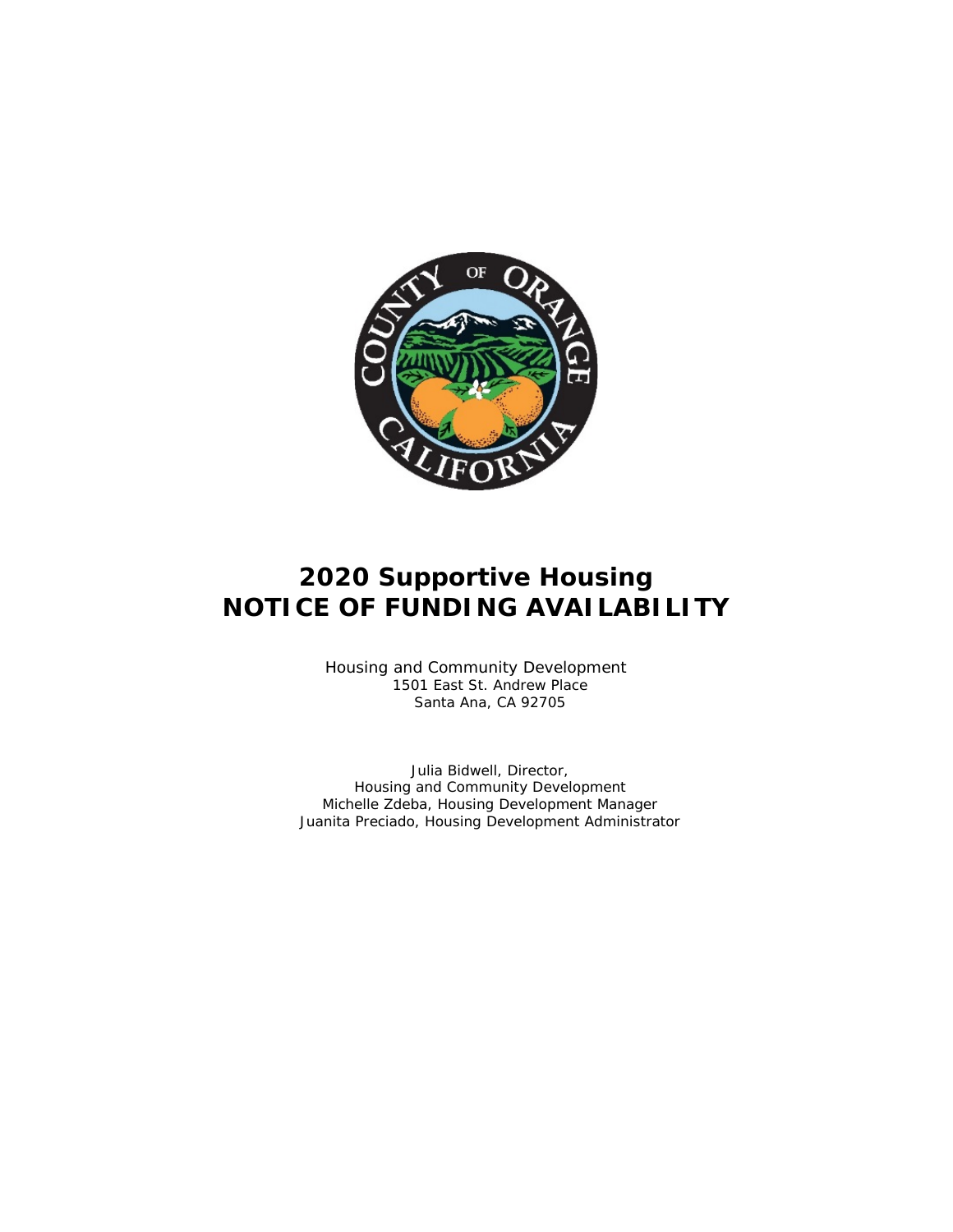## **Housing and Community Development 1501 East St. Andrew Place Santa Ana, CA 92705**

#### **Julia Bidwell, Director, Housing and Community Development Michelle Zdeba, Housing Development Manager Juanita Preciado, Housing Development Administrator**

# **TABLE of CONTENTS**

| <b>Section I</b>   | Introduction, Application & Selection Process __________________________________                                                                                                                                                                      | $2 - 6$   |
|--------------------|-------------------------------------------------------------------------------------------------------------------------------------------------------------------------------------------------------------------------------------------------------|-----------|
| <b>Section II</b>  | <b>Funds Available</b><br>Eligible Activities<br>Lending Policies by Project Location<br>Affordability Requirements<br>Loan Terms & Conditions<br>Match Requirements<br>Maximum Loan Amount/Subsidy Limit<br><b>Exceptions and Other Requirements</b> | $5 - 15$  |
| <b>Section III</b> | Special Programs: OCHA PBV _________                                                                                                                                                                                                                  | $15 - 17$ |
| <b>Section IV</b>  | Application & Threshold Requirements Application & Threshold Requirements<br>Description of the NOFA Exhibits                                                                                                                                         | $18 - 26$ |
| <b>Section V</b>   | Requirements Prior to Funding                                                                                                                                                                                                                         | 27        |

# **APPLICATION**

| <b>Submission Requirements</b> |      |
|--------------------------------|------|
| Application Checklist          | 30   |
| Exhibits $-4.01 - 4.38$        | .109 |

# **APPLICATION ATTACHMENTS**

|              | A. 2020 Orange County Income & Rent Limits _______                                                                                                                                                                                  | 110         |
|--------------|-------------------------------------------------------------------------------------------------------------------------------------------------------------------------------------------------------------------------------------|-------------|
|              | B. Maximum Development Costs and Minimum Square Footage _____                                                                                                                                                                       | 111         |
|              | C. Permanent Supportive Housing Guidelines and Definitions _____                                                                                                                                                                    | $112 - 114$ |
|              | D. Mental Health Services Act Term Sheet                                                                                                                                                                                            | $115 - 117$ |
|              | E. Property Management Plan - Guidelines                                                                                                                                                                                            | $118 - 122$ |
|              | F. Insurance Requirements <b>example 2000</b> and 2000 and 2000 and 2000 and 2000 and 2000 and 2000 and 2000 and 2000 and 2000 and 2000 and 2000 and 2000 and 2000 and 2000 and 2000 and 2000 and 2000 and 2000 and 2000 and 2000 a | $123 - 124$ |
|              | G. Sample Housing and Community Development Commitment Letter ______                                                                                                                                                                | $125 - 129$ |
|              | H. Apartment Development Revenue Bond Application _________                                                                                                                                                                         | 130         |
| $\mathbf{L}$ |                                                                                                                                                                                                                                     | 131 - 133   |
|              | J. Affordable Housing Opportunity Overlay Zone Eligible Sites _______                                                                                                                                                               | 134         |
| К.           | Loan Closing Checklist                                                                                                                                                                                                              | 135         |
| L.           | Monitoring Policy ___________                                                                                                                                                                                                       | 136         |
|              | M. Contracting with Minority and Women-Owned Business                                                                                                                                                                               | 137 - 141   |
|              |                                                                                                                                                                                                                                     | 142 - 293   |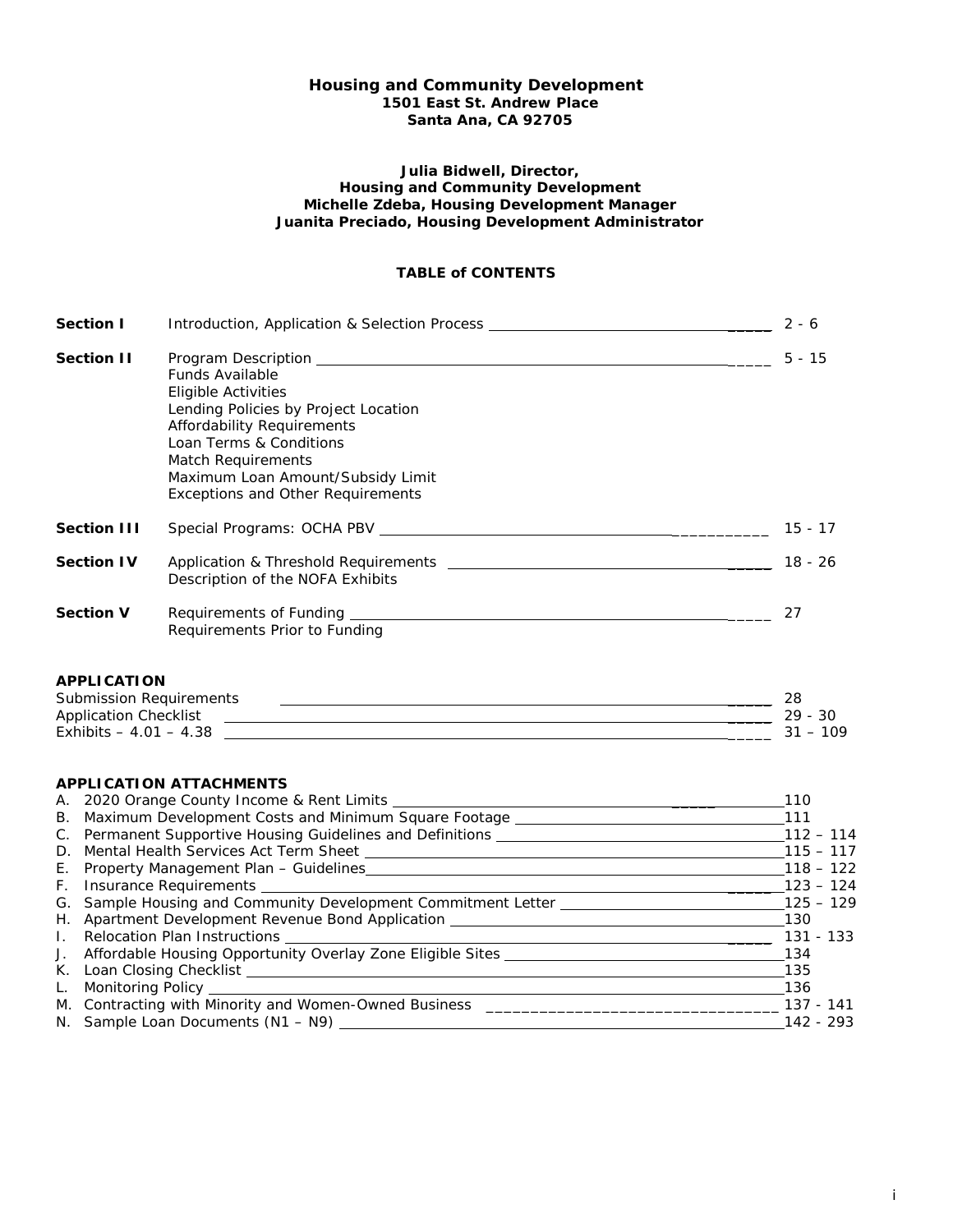

## **2020 SUPPORTIVE HOUSING NOTICE OF FUNDING AVAILABILITY Bidsync NOFA 2020-01 January 27, 2020 Amended March 24, 2020**

# **SECTION I - INTRODUCTION, APPLICATION & SELECTION PROCESS**

This 2020 Supportive Housing Notice of Funding Availability (NOFA) announces the availability of up to thirteen (13) million dollars in Federal HOME Investment Partnerships Program (HOME) funds, Orange County Housing Successor Agency (HSA) funds and Mental Health Services Act (MHSA) funds to promote the acquisition, new construction, and acquisition/rehabilitation of Supportive Housing, as defined in Attachment C of this NOFA, affordable for Orange County's extremely low-income households who are homeless by providing below market rate financing. Housing and Community Development (HCD) will also provide up to two hundred (200) Housing Choice Project Based Vouchers for extremely low-income households who are homeless, for projects that meet the requirements of this NOFA (regardless of whether or not capital funding is requested under this NOFA). HCD requires that units assisted under this NOFA be filled with tenants who are prioritized through the Coordinated Entry System (CES). Interested and qualified developers who can successfully demonstrate their ability to acquire, build or substantially rehabilitate, and operate Permanent Supportive Housing are encouraged to submit proposals. **All assisted units must provide permanent housing to homeless individuals or families, as defined in Section 10315 (b) of California Tax Credit Allocation Committee Regulations.**

HCD will provide a 60-day window from the commencement of the 2020 NOFA, where only applications for developments with committed Special Needs Housing Program (SNHP) and/or No Place Like Home (NPLH) funds in unincorporated Orange County and Urban County Participating Cities will be accepted. During the next 30 days (days 61-90), HCD will accept applications for developments with committed SNHP and/or NPLH funds in unincorporated Orange County, Urban County Participating Cities and Entitlement Cities, except Santa Ana, Anaheim and Garden Grove. During the following 30 days (days 91-120), HCD will accept applications for any other developments eligible under this NOFA located in unincorporated Orange County and Urban County Participating Cities. After one-hundred and twenty (120) days, the applications for any development eligible under this NOFA throughout the County will be accepted based on the remaining eligible funding and lending policies. *Developers seeking only MHSA funding under this NOFA need not comply with the preferences and timeframes below. Those applications will be accepted upon commencement of the 2020 NOFA.*

| Timeframe           | <b>Eligible Development</b>         | <b>Eligible Locations</b>            |
|---------------------|-------------------------------------|--------------------------------------|
| Day $1 - 60$        | Developments with committed SNHP    | Unincorporated Orange County and     |
| Jan. 27 - March 27  | and/or NPLH                         | Urban County Participating Cities    |
| Day 61- 90          | Developments with committed SNHP    | Unincorporated Orange County,        |
| March 28 - April 26 | and/or NPLH                         | Urban County Participating Cities    |
|                     |                                     | and Entitlement Cities, except Santa |
|                     |                                     | Ana, Anaheim and Garden Grove        |
| Day 91-120          | Any other developments eligible     | Unincorporated Orange County and     |
| April 27 - May 26   | under this NOFA                     | Urban County Participating Cities    |
| After Day 121       | Any development eligible under this | Throughout the County                |
| May 27              | NOFA will be accepted based on the  |                                      |
|                     | remaining eligible funding<br>and   |                                      |
|                     | lending policies                    |                                      |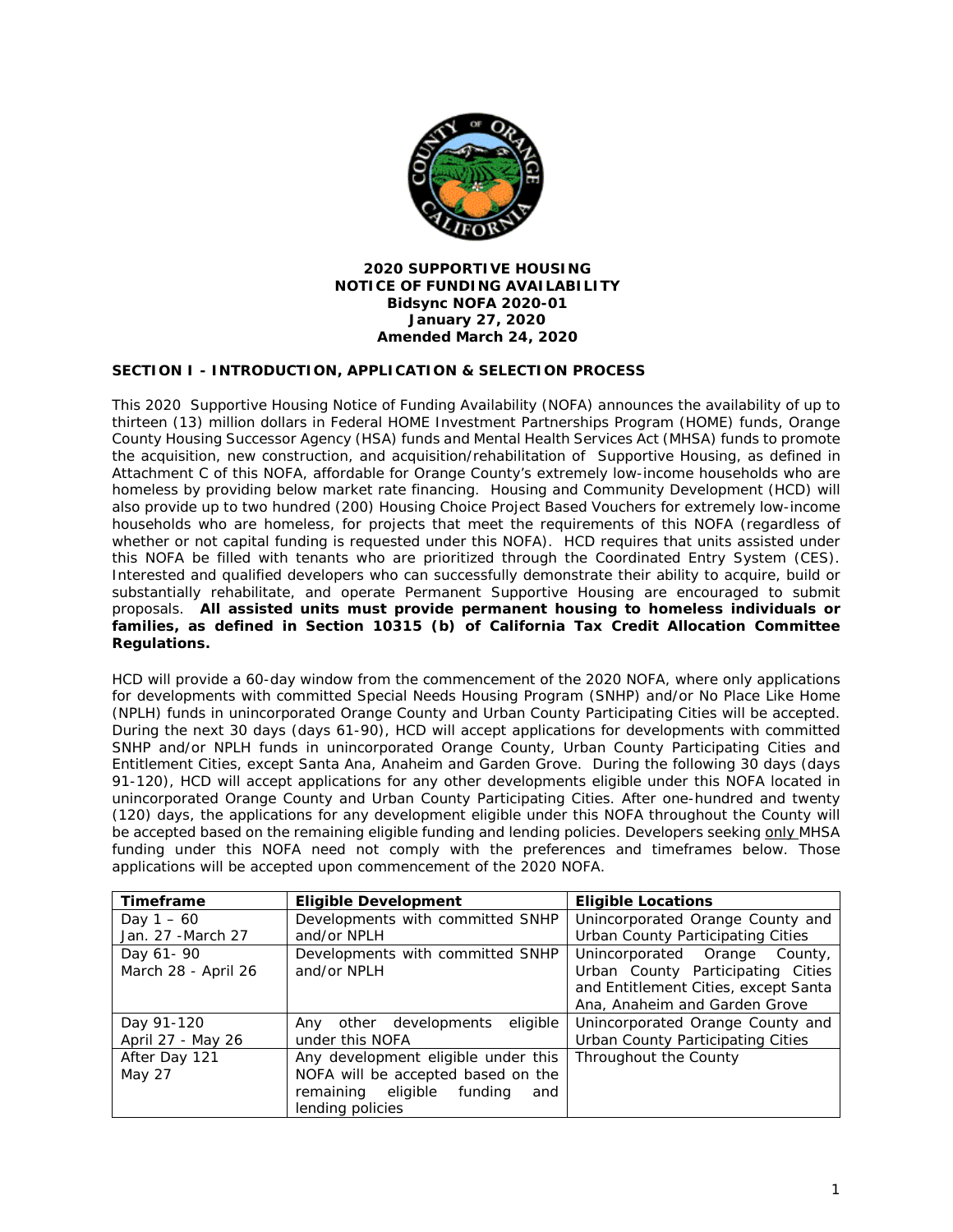HCD will accept applications for projects on a first-come first-served based on the preferences stated above after the 120<sup>th</sup> day. Project Based Housing Choice Vouchers (PBV) from the Orange County Housing Authority (OCHA) will be available for projects located in Santa Ana, Anaheim, or Garden Grove as eligible and permitted by the Department of Housing and Urban Development on a case-by-case basis to address regional collaboration in developing permanent supportive housing. Project-based Vouchers are committed to a property for fifteen (15) years, or as stated in the OCHA Administrative Plan, which is revised from time to time.

The level of the County's financial participation will depend on the location of the development and the source of funds utilized. Applicants are encouraged to design projects that utilize these funds to fill a financial gap in a project's financial feasibility, after other available sources of housing development funds are utilized. Such funds may include bank loans, equity from the sale of low-income housing tax credits, owner equity, sale of tax-exempt bonds, state and federal funding, grants and donations, and other public and private sources of funds.

Funds are available until the NOFA closes, is replaced by a new NOFA, or until all available funds are committed via Board of Supervisors action, whichever occurs first. HCD reserves the right to suspend acceptance of proposals at any time. HCD reserves the right to increase or decrease the amount in this NOFA subsequent to Board of Supervisors approval. Notification of NOFA closure will be provided to interested parties through a posting of a public notice on the HCD website.

# **1.01 Application Process**

The NOFA will be available on the HCD web site at: [http://occommunityservices.org/hcd/housing.](http://occommunityservices.org/hcd/housing) The NOFA documents are in Word and Excel format. Please note that the application and spreadsheets may have been revised from previous NOFAs. Applicants must use the forms contained in this NOFA.

The NOFA is an open application process. Proposals for funding will be considered on a first-come, firstserved basis based on the preference and underwriting criteria set forth in this NOFA. HCD will consider projects based on the applicant's ability to meet the application and threshold requirements set forth herein; the applicant's ability to successfully demonstrate their experience in acquiring, constructing, rehabilitating, and operating affordable housing; the quality of the proposed project; and the need for financial assistance.

Applications must be complete. Incomplete applications may not be processed. However, HCD reserves the right to waive minor technical deficiencies in the application and to request minor, non-substantive corrections or clarifications.

Submittals must be organized in three-ring binders and in accordance to the Application Checklist. Submission must include the original proposal and two (2) signed copies. Send or deliver proposals to:

#### **2020 Supportive Housing Notice of Funding Availability Attn: Housing and Community Development 1501 E St Andrew Place, First Floor Santa Ana, CA 92705**

*Timeframe for Awards:* Applicants should allow a minimum of six (6) months from submission of a complete application to the County for review and approval of such application. Incomplete applications, or substantial changes in submitted applications, may result in delays in review and processing of such applications.

**Submission:** Upon receipt, staff will review each application for compliance with application and threshold requirements. HCD shall endeavor to review all complete applications for threshold completion within ten (10) working days of submission. Staff will notify the applicant in writing of any deficiencies in meeting these requirements ("Threshold Requirement Review"). A developer interview may also be scheduled at this time. Applicants will be required to respond to all deficiencies, in writing, within five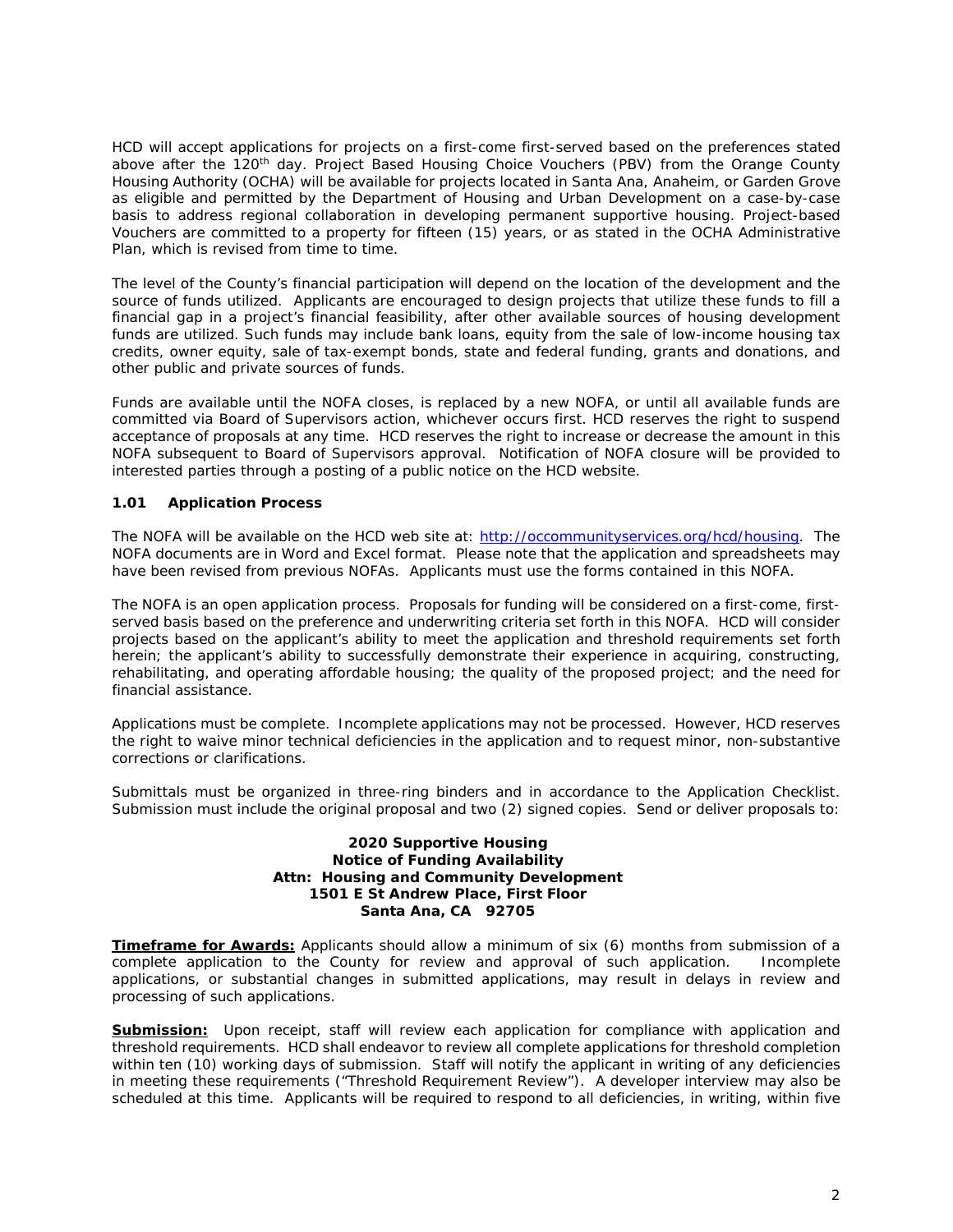(5) working days. Except a 30-day written response will be permitted for deficiencies found in the following areas:

- Exhibit 4.13: Audited Financial Statements
- Exhibit 4.21: Current Appraisal
- Exhibit 4.28: Phase I Environmental Report
- Exhibit 4.29: Lead Paint and Asbestos Report, if applicable

*Threshold***:**Following receipt of the application and the Threshold Requirement Review, as discussed in Section IV – Application & Threshold Requirements, County staff will make a recommendation to the Project Advisory Committee (PAC), a sub-committee of the HCD Commission, that the project either met the NOFA threshold requirements and may proceed to the underwriting phase or that the project did not meet the NOFA threshold requirements and that the project not be further evaluated by staff. Once both staff and PAC evaluation is complete, the project, will proceed to the Director of HCD for final consideration.

Applicants will be notified as to whether they 1) passed Threshold Requirement Review and that staff will begin the underwriting, or 2) that the applicant has failed the Threshold Requirement Review and that the applicant may re-apply at a later date.

**If application has passed Threshold Requirement Review, staff will work with the Applicant and local jurisdiction responsible for completing the California Environmental Quality Act (CEQA) to commence the National Environmental Protection Agency (NEPA) process. The Applicant shall furnish any and all required documentation, reports and studies necessary to complete the Environmental Assessment.**

*Underwriting:* After completion of the Threshold Requirement Review and concurrence by the PAC, staff will underwrite the project and prepare a final funding recommendation to the PAC. Underwriting will be based on the information provided by the applicant and the results of the developer interview. Staff recommendations regarding loan amounts will be presented to PAC for final consideration, before being presented to the Director.

*Board Approval:* Following a positive recommendation from the Director, taking into consideration the staff recommendations and PAC concurrence, the Director will forward the project to the Orange County Board of Supervisors for consideration.

**Financing Commitment Letter:** If approved by the Board of Supervisors, staff will issue a commitment letter describing the approved project and commits to reserve funds for the approved project for a determinate amount of time not to exceed one (1) year to allow applicants sufficient time to secure all other proposed project funding ("Financing Commitment Letter"). In the event that an applicant does not secure all project funding within the timeline specified in the Financing Commitment Letter, HCD reserves the right to extend or withdraw the County funding commitment.

*Permanent Financial Commitment Letter:* When all financial commitments have been secured, HCD will issue a letter that will outline the terms of the loan and conditions precedent to closing. Conditions include the project receiving the other financial commitments from all other identified private, city, state or federal funds, as described in the project application and meeting the program guidelines, as set forth in this NOFA ("Permanent Financial Commitment Letter"). The Permanent Financial Commitment Letter will allow the developer additional time, as determined by County staff to complete the proposed project. HCD reserves the right to extend or cancel fund reservation if the project is not proceeding satisfactorily toward the proposed activity, as indicated in the submitted Project Timeline found in Exhibit 4.01.

Borrowers will be required to execute a loan agreement, promissory note, deed of trust, regulatory agreement, assignment of leases and other related loan documents, substantially compliant with the HCD approved form loan documents at construction loan closing. Please refer to Attachment N or website for the HCD form loan documents.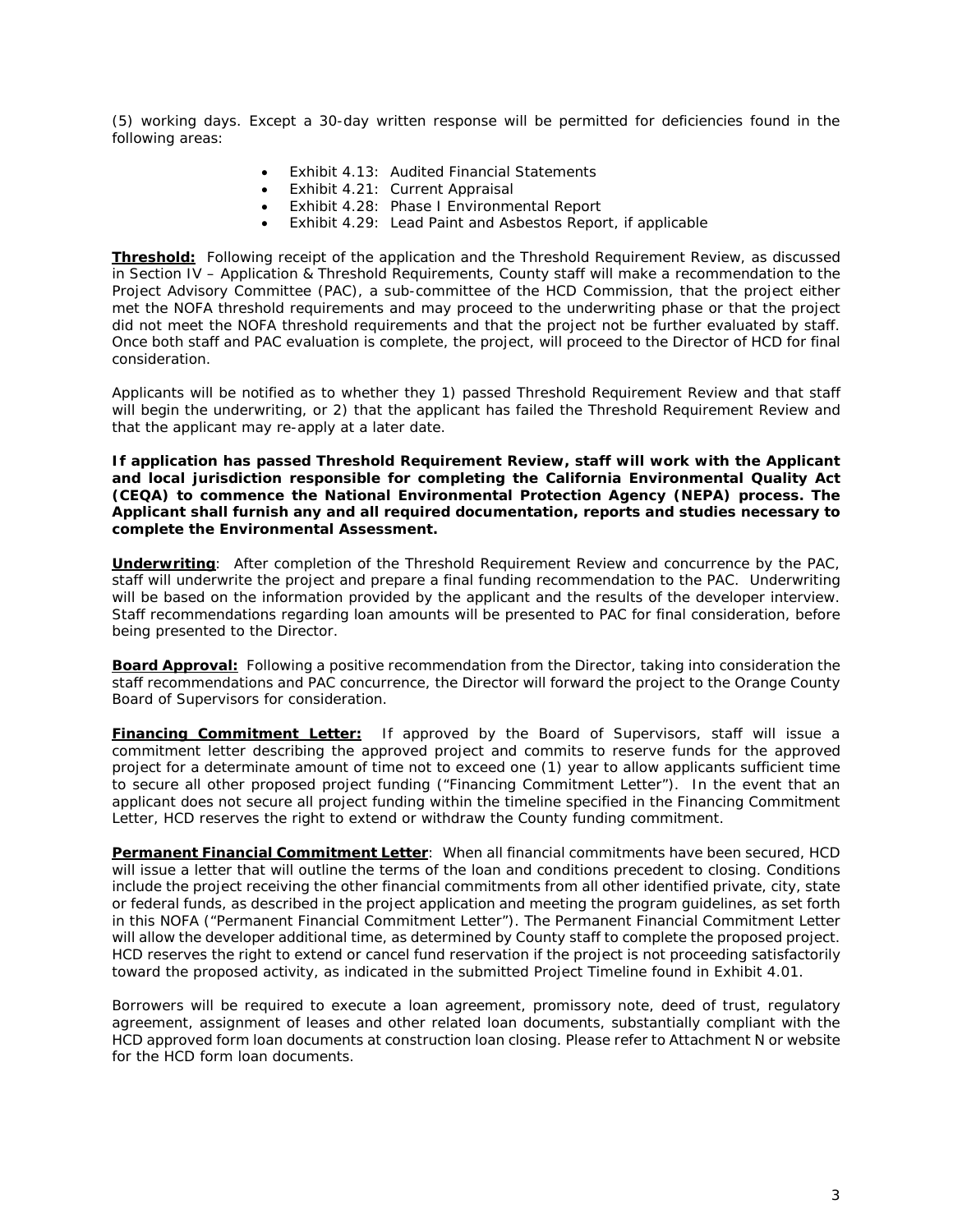Disbursement of loan funds will be made in accordance with County of Orange loan documents at permanent loan conversion. All expenses incurred prior to an HCD Environmental Clearance will not be eligible for reimbursement.

# **1.02 DISCLOSURES**

The developer shall notify HCD within thirty (30) days of substantial changes to the development including but not limited to:

- Changes in the funding sources or amounts that reflect a different financial scenario than represented in the NOFA Application.
- Requirements imposed by other financing sources that are in conflict with this NOFA (i.e. marketing requirements, local preferences and tenant selection procedures or criteria imposed by the financing source).
- Changes to the Ownership/Partnership structure.
- Changes in the Development Team including the Property Management Company and/or the General Contractor.
- Disclosure of an actual or potential bankruptcy, default or foreclosure.
- Willful misrepresentation of the proposed project.

Material changes made to the project's configuration, financial structure or future operation that are subsequent to the submittal of the application and approval by the Board of Supervisors must receive written approval from either the Director HCD, or designee if authorized or by the Board of Supervisors, depending on the nature of the change. Failure to disclose any of the aforementioned events after the loan commitment is made may result in the withdrawal of HCD financial commitment to the project.

Acceptance of a proposal does not constitute a contract and does not obligate HCD to award funds. By the act of submitting a proposal, applicants acknowledge and agree to the terms and conditions of this NOFA and to the accuracy of the information submitted. All proposals become the property of HCD. HCD reserves the right to withdraw this NOFA without prior notice. Applications may be required to be disclosed under the Public Records Act in accordance with the applicable terms of the Public Records Act.

# **1.03 APPEAL PROCESS**

The applicant may appeal funding recommendations by writing to Director, Housing and Community Development, 1501 E St Andrew Place, First Floor, Santa Ana, CA 92705.

If the recommendation to deny funds is upheld by the Director, the applicant may make an appeal, in writing, to the H&CD Commission at the same address in order to appeal directly to the H&CD Commission.

The recommendations made by the Director and the H&CD Commission will be based upon the applicant's original submission and the results of the developer interview. Appeals will be limited to addressing the proposal as originally submitted. Applicants may not use the appeal process to introduce new information and/or make changes to the proposal.

## **1.04 TERMS AND CONDITIONS**

The County reserves the right to retain all submitted applications and the applications shall become the property of the County. Applications are subject to disclosure under the Public Records Act. Any Department or Agency of the County shall have the right to use any or all ideas presented in applications submitted in response to this NOFA without any change or limitation. Selection or rejection of an application does not alter these rights.

The County reserves the right to communicate with lenders, providers, cities, grantors and other participants associated with the application to obtain additional clarification on design of program, or organization fiscal and programmatic capacities, and to utilize this information in the evaluation process.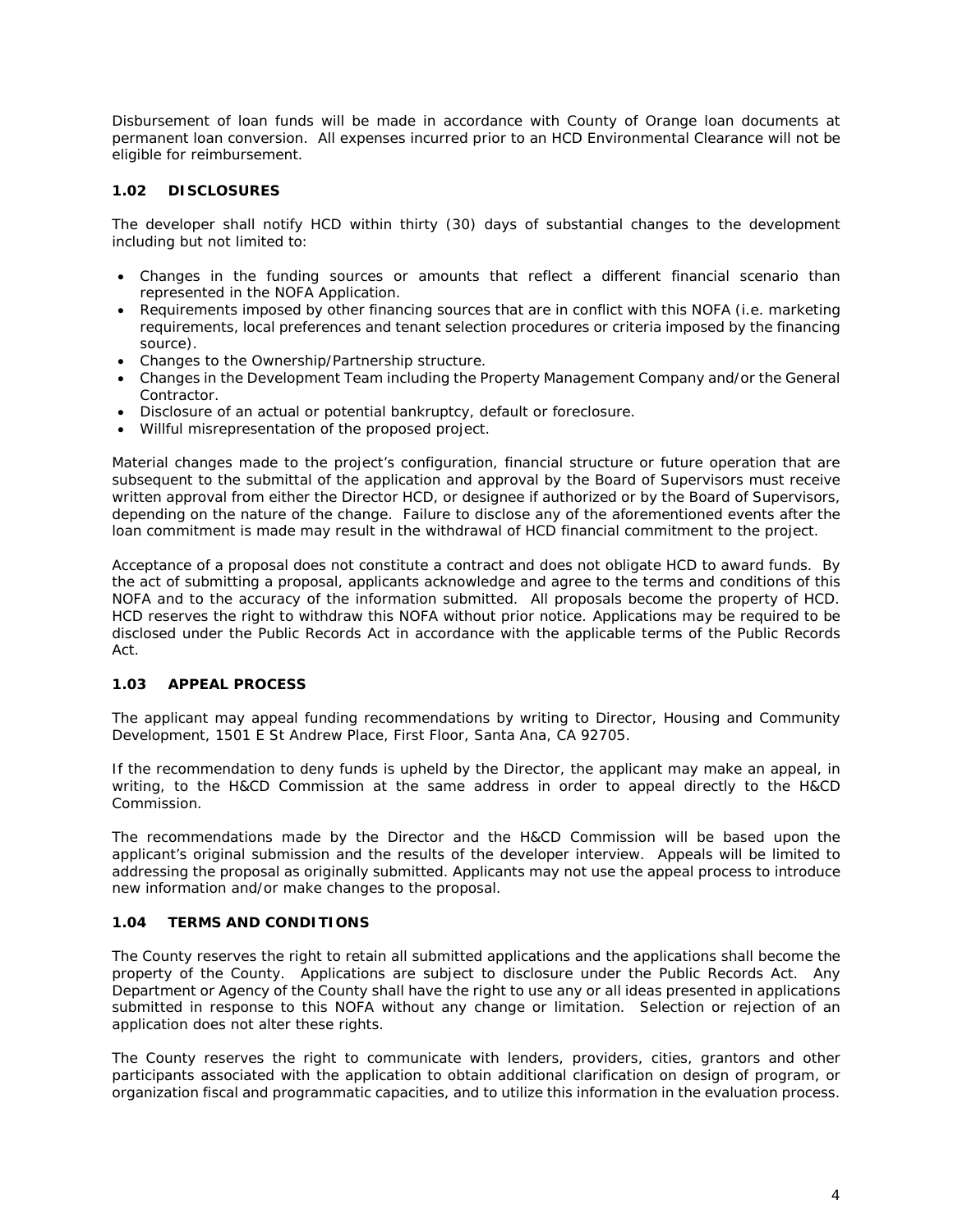The County reserves the right to conduct site visits of an applicant's proposed project site.

The County reserves the right to reject any or all applications received in answer to this NOFA and/or County underwriting guidelines if it is deemed inappropriate or incomplete or is not in the best interest of the County.

The County reserves the right to withdraw this NOFA at any time without prior notice. Further, the County of Orange makes no representation that any funding will be awarded to any applicant responding to this NOFA.

An applicant may not be recommended for funding, regardless of the merits of the application submitted, if it has a history of (a) contract non-compliance with the County, (b) a termination for cause by any other funding source, (c) or disallowed costs with the County or any other funding source.

The County of Orange reserves the right to verify information submitted in the application.

# **SECTION II - PROGRAM DESCRIPTION**

# **2.01 FUNDS AVAILABLE**

Up to thirteen (13) million dollars in HOME funds, HSA and MHSA funds will be set aside for the acquisition, new construction, and acquisition/rehabilitation of Permanent Supportive Housing affordable for Orange County's extremely low-income households who are homeless by providing below market rate financing under this NOFA. Funds are available on a first-come, first-serve basis, based on the preference and underwriting criteria set forth in this NOFA, until the NOFA is replaced by a new NOFA, or until funds are committed, whichever occurs first. HCD reserves the right to determine first-come, first-served based on meeting all conditions of the NOFA, in the case of simultaneous receipt of applications. HCD reserves the right to increase or decrease the amount in this NOFA subsequent to Board of Supervisors approval.

# **MENTAL HEALTH SERVICES ACT (MHSA) FUNDS**

MHSA funds are provided to assist in the development of housing for residents experiencing homelessness and having a documented serious mental disorder. This program is intended to provide services that combine prevention services with a full range of integrated services to treat the whole person, with the goal of self-sufficiency through affordable, quality housing. With these goals in mind, in addition to the other terms and conditions set forth within this NOFA, the requirements for MHSA funded units are set forth in **Attachment D**.

#### **2.02 PROGRAM DESCRIPTION**

This section provides a description of the underwriting policies and lending practices of HCD, as approved by the Orange County Board of Supervisors for the NOFA. All of the policies and processes outlined in this section are applicable to permanent "take-out" loans.

Permanent Loan Program: "Take-out" financing means that funds will be available to the development after construction has been completed, a Certificate of Occupancy has been issued by the governing jurisdiction and other conditions placed on the loan have been satisfied as set forth herein, and in the HCD Financing Commitment letter.

Funds will be available at the conversion to permanent financing of construction loans.

# **2.03 ELIGIBLE APPLICANTS**

Proposals will be accepted from non-profit and for-profit organizations, joint ventures, or partnerships that serve the identified purpose of this NOFA.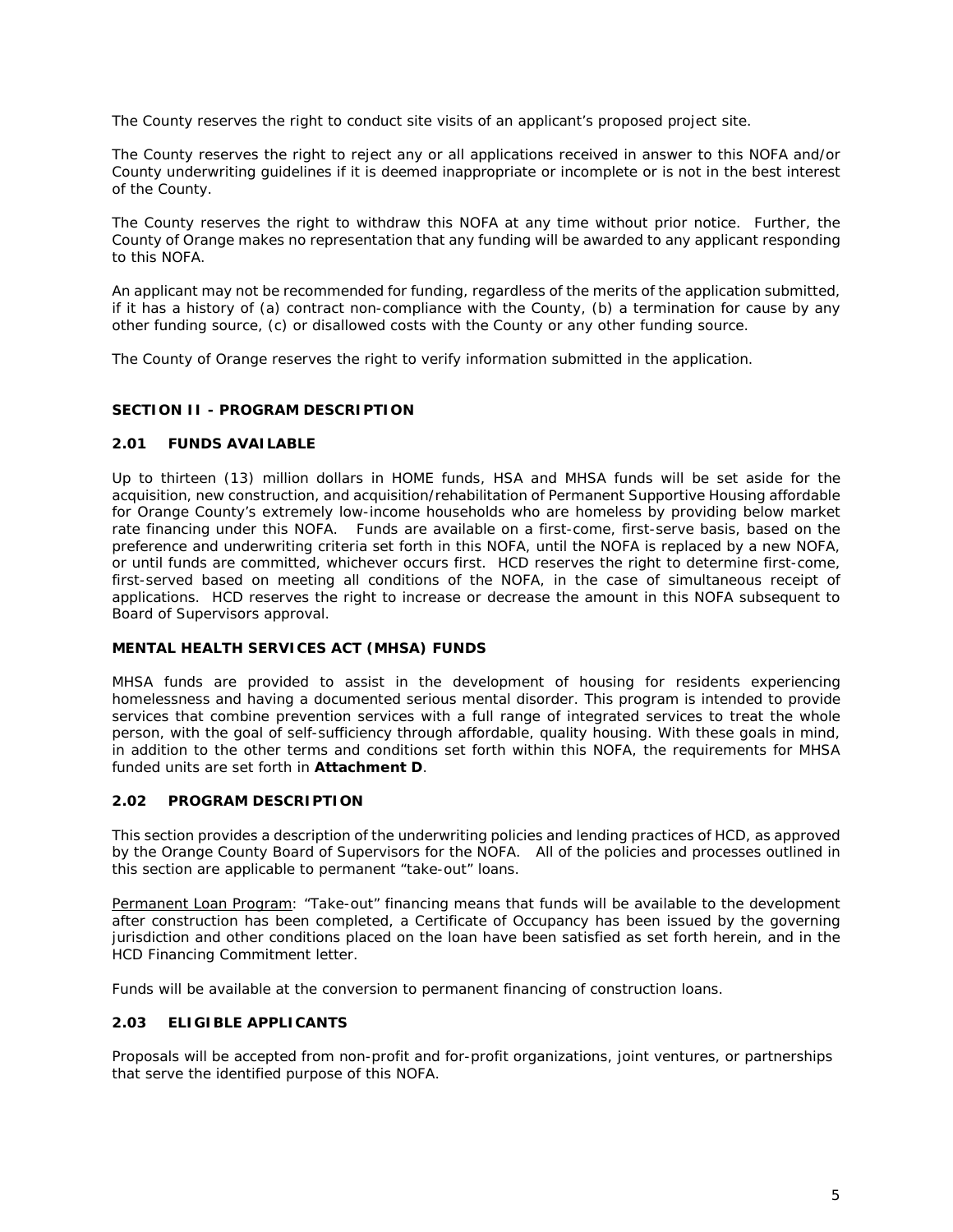# **2.04 ELIGIBLE ACTIVITIES FOR PERMANENT FINANCING**

Funds shall be used to support development of supportive rental housing through new construction, acquisition/rehabilitation and also conversion of commercial and light industrial to residential use on a case-by-case basis.

# **2.05 ELIGIBLE COSTS**

Under this NOFA, funds may be used for the following: "hard" costs of construction or rehabilitation of housing, "soft" costs associated with acquisition, financing, and/or rehabilitation. "Soft" costs include marketing costs (not to exceed \$1,500 per unit), appraisals, architectural and engineering fees, individual apartment furnishings, certain common area furnishings (not to exceed \$1,000 per unit), building permit fees, credit reports, developer fees, environmental assessments, impact fees, legal and accounting costs, private lender origination fees, recording fees, surety fees, and title insurance. An overall cost limitation of fourteen percent (14%) of the cost of construction shall apply to builder overhead, profit, and general requirements, excluding builder's general liability insurance. For purposes of builder overhead and profit, the cost of construction includes site work, structures, prevailing wages, and general requirements. For purposes of general requirements, the cost of construction includes offsite improvements, demolition and site work, structures, and prevailing wages.

Developers are encouraged to provide units that are pre-wired for high technology and Internet access, have ENERGY STAR<sup>®</sup> rated appliances and use renewable building supplies.

A minimum capitalized operating reserve shall equal the amount required to pay three (3) months of operating expenses and three (3) months of mandatory debt service under stabilized occupancy.

Capitalized replacement reserves for rehabilitation projects shall be based on a capital needs assessment. Minimum annual deposits to replacement reserves shall equal \$250 per unit per annum for new construction and \$300 per unit per annum for rehabilitation. Annual deposits to replacement reserves shall not exceed \$400 per unit per annum. Exceptions may be considered where required for continued feasibility of projects with short-term rent subsidy commitments, or when required by other funding agencies.

Project expenses may include a developer's fee. See Section 2.11 for more details. NOFA funds may not be used for certain development costs and activities, including: acquisition of property owned by the participating jurisdiction, except for property acquired in anticipation of carrying out a project; emergency housing; additional funding to a HOME-assisted project more than one (1) year after the project's completion; emergency repairs; the commercial side of a mixed use project; and, refinancing of existing debt.

# **MHSA Applicants: For MHSA eligible costs refer to Attachment D.**

# **2.06 ELIGIBLE PROJECTS**

Projects must include a minimum of five (5) units which are assisted under this NOFA and will provide permanent housing restricted to extremely low-income households who are homeless. Proposals must include a plan for provision of supportive services appropriate to the needs of the designated population.

Projects including MHSA units in their proposals are required to provide evidence of supportive services from the Orange County Health Care Agency. Further details regarding MHSA requirements can be found in Attachment D.

# **2.07 RESIDENCY PREFERENCES**

HCD will allow preferences for occupancy to local residents for homeless developments in Urban County Participating Cities on a case-by-case basis. Local resident preferences if applicable, will be prioritized through the Coordinated Entry System (CES).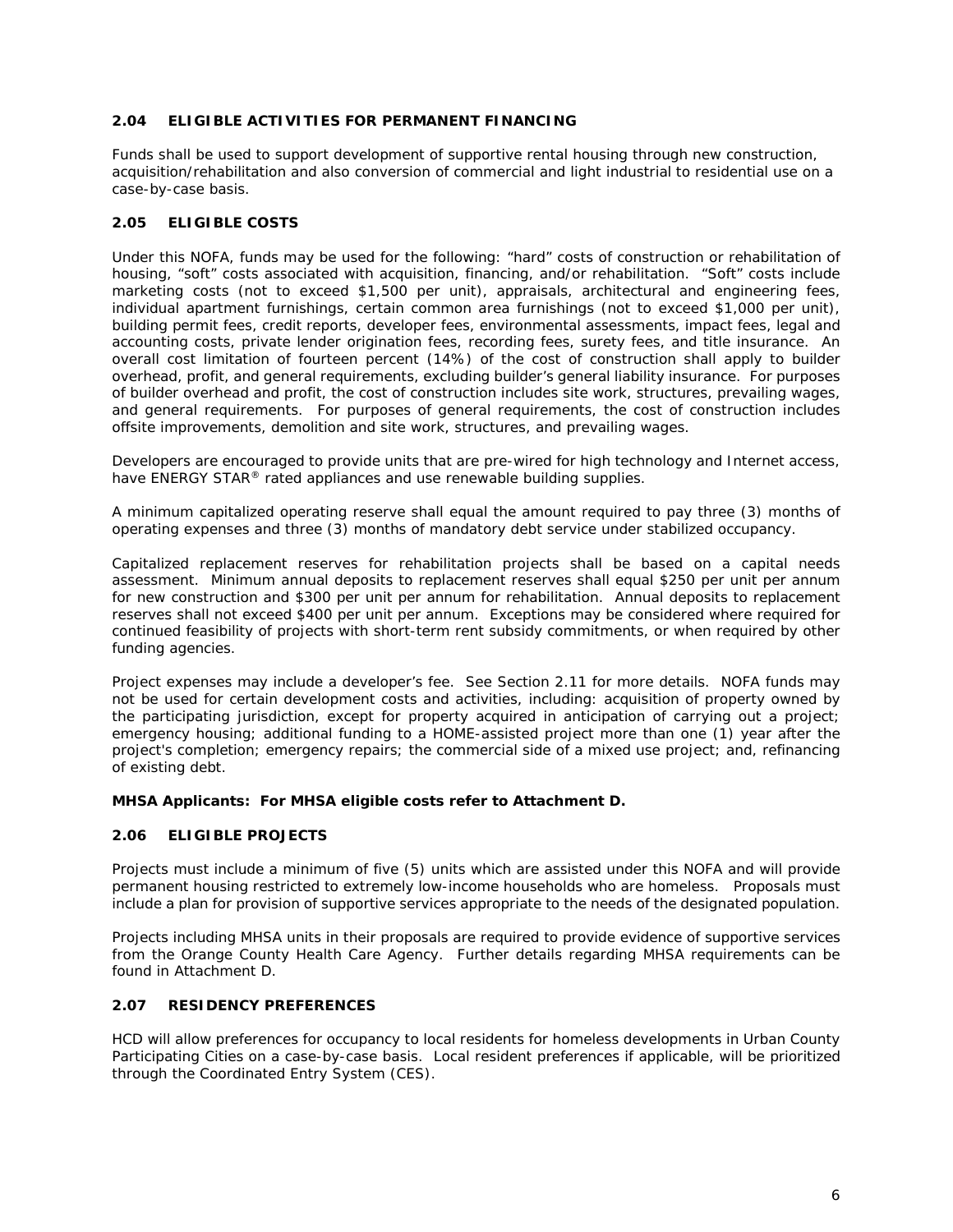## **2.08 REGIONAL HOUSING NEEDS ASSESSMENT TRANSFERS**

The following Regional Housing Needs Assessment transfer credit policies are applicable to projects applying for capital funding and/or Housing Choice Project Based Vouchers:

a. Pursue Regional Housing Needs Assessment credit transfers for projects

i. For projects located in cities which are funded with local revenue, such as General Funds and Housing Successor Agency funds, require acceptance of transfer of a Regional Housing Needs Assessment allocation from the County on a pro-rata basis of funds to total development costs. If a project meets a County business need such as serving extremely low-income households, HCD will return to the Board for approval of a waiver of the Regional Housing Needs Assessment transfer policy.

b. Optional Regional Housing Needs Assessment credit transfer for projects:

i. Located in cities funded with regional revenue resources or meeting regional priorities; including, projects with Mental Health Services Act funding, Veterans Administration Supportive Housing vouchers, and Homeless projects.

ii. Located in participating cities utilizing Federal Urban County funds; including, Federal HOME Investment Partnerships Program, Community Development Block Grant, and Emergency Solutions Grant funds.

# **2.08.01 Urban County Participating Cities**

The following is a list of Urban County Participating Cities: Brea, Cypress, Dana Point, Laguna Beach, Laguna Hills, Laguna Woods, La Palma, Los Alamitos, Placentia (Metro City), Seal Beach, Stanton, Villa Park and Yorba Linda (Metro City).

Housing and Community Development (HCD) will accept applications for projects on a first-come firstserved basis. HCD reserves the right to suspend acceptance of proposals at any time. Projects located in the unincorporated areas may be eligible for "by-right" development as an eligible site under the Orange County Affordable Housing Opportunity Manual. Refer to Attachment J of this NOFA for information on the Orange County Affordable Housing Opportunity Manual and a list of eligible sites.

# **2.08.02 Entitlement Cities**

The following is a list of Entitlement Cities: Anaheim, Buena Park, Costa Mesa, Fountain Valley, Fullerton, Garden Grove, Huntington Beach, Irvine, La Habra, Laguna Niguel, Lake Forest, Mission Viejo, Newport Beach, Orange, Rancho Santa Margarita, San Clemente, San Juan Capistrano, Santa Ana, Tustin, & Westminster.

# **2.09 OCCUPANCY LIMITS**

Projects must also meet the following HCD occupancy limits.

| <b>Unit Size</b>    | <b>Maximum Household Size</b> |
|---------------------|-------------------------------|
|                     |                               |
|                     |                               |
|                     |                               |
|                     |                               |
| ******************* |                               |
| ------------        |                               |
|                     |                               |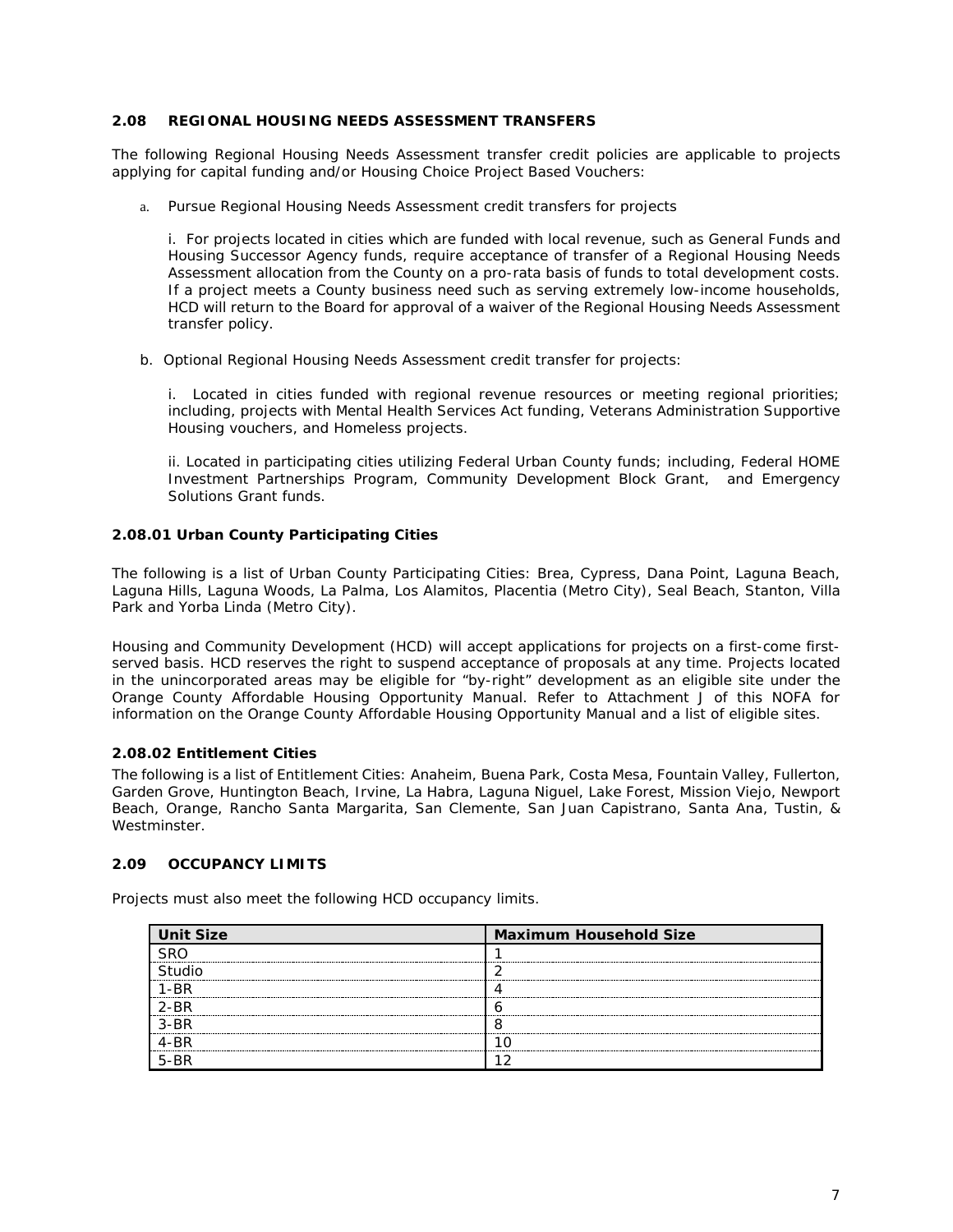# **2.10 AFFORDABILITY REQUIREMENTS**

All units assisted with HCD funding through this NOFA will be required to be restricted to households whose income does not exceed Thirty Percent (30%) of Area Median Income (AMI), as adjusted for household size with rents that are affordable to such households. Affordability levels will be enforced through a Regulatory Agreement between the borrower and the County that will be recorded against the property and will run with the land. Restricted units must remain affordable for the remaining life of the project, which is presumed to be a minimum of fifty-five (55) years. Owners are required to examine tenant incomes annually to ensure that tenants meet the income and occupancy requirements.

# **2.11 DEVELOPER FEES**

Developer fees shall be allowed for Low Income Housing Tax Credit projects as defined by California Tax Credit Allocation Committee regulations adopted October 28, 2019. Allowable developer fees for projects not utilizing Low Income Housing Tax Credits shall be determined on a case-by-case basis. Projects utilizing Project Based Vouchers are also subject to a subsidy layering review, which utilizes a safe harbor of 12% of the total development cost of the project.

# **2.12 AFFORDABILITY COVENANT**

Restricted units must remain affordable for the remaining life of the project, which is presumed to be a minimum of fifty-five (55) years. A restrictive covenant will be recorded against the property to ensure affordability during the term of the agreement. Except as approved by HCD, all projects shall be required to agree to maintain the project's affordability for the term of the restrictive covenant, regardless of whether the loan is fully repaid.

The annual reporting requirements will be outlined in the Regulatory Agreement. Projects receiving funds from the County shall report quarterly certifying that they are in compliance with the occupancy and affordability requirements of the Regulatory Agreement.

Program Compliance shall utilize a two-step monitoring process that provides for monitoring of all affordable housing developments financed with funds from the County of Orange. Monitoring of each development will occur in two phases: Phase 1: In-house review of quarterly reports and Phase 2: Onsite monitoring visit, which shall include monitoring of tenant files in accordance with the affordability and income restrictions of the restrictive covenant and a Housing Quality Standards (HQS) inspection as well as review of the Affirmative Fair Housing Marketing Plan and Tenant Selection Plan/Resident Selection Criteria.

# **2.13 SELECTION OF FUNDING SOURCE**

The applicant may request that a specific type of funds be used for their project; however, HCD will make the final determination of the type of funds awarded. When determining the type of funds, the following will be considered: (1) the availability of funds, (2) program regulations, (3) the location of the project and (4) the compatibility of the funds with other funding sources.

# **2.14 LOAN TERMS & CONDITIONS**

**2.14.01 Permanent Loan**: Loan funds will be made available at completion of construction, issuance of a Certificate of Occupancy, and conversion to permanent financing. See Attachment N 1- 9 for sample loan documents.

**2.14.02 Interest Rate**: Loans will bear an interest rate of three percent (3%) simple interest. Interest will be calculated based on a 360-day year and the actual number of days elapsed. HCD reserves the right to renegotiate this rate for the benefit of the County and the project.

**2.14.03 Term**: Permanent Loans will be for a term of fifty-five (55) years, except as otherwise approved by HCD.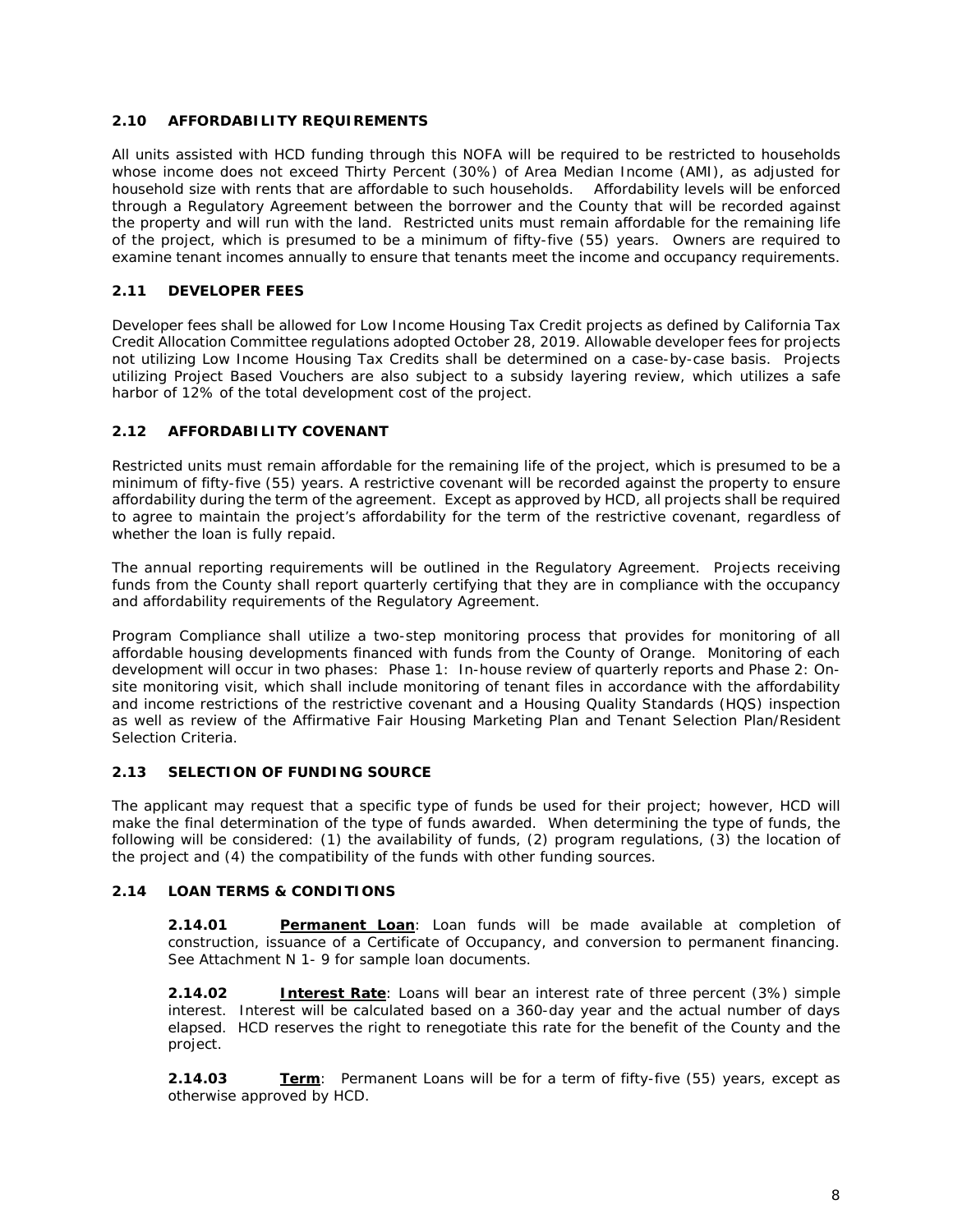**2.14.04 Loan Repayment**: The County loan will be typically structured as a residual receipts loan, except as otherwise approved by HCD.

**2.14.05 Amortized Loans**: HCD reserves the right to require a fully amortizing loan with monthly or annual payments or to defer loan payments, where doing so would provide a benefit to the County and/or the project.

For units assisted under this NOFA that receive Project Based Vouchers through the OCHA, HCD reserves the right to require all or a portion of the increase in Net Operating Income which is generated by these Housing Choice Project Based Vouchers be utilized to fund the cost of providing social services to these residents.

**2.14.06 Residual Receipts Loans**: The following is the definition of a residual receipts loan, which will be used by the County to underwrite projects:

The loan for the project will be repaid from the Net Operating Income (NOI), if any, from the project as calculated ninety (90) days after the close of each fiscal year. NOI shall mean all of the rental revenue from the residential portion of the project (the "Annual Project Revenue") less (i) operating expenses of the project as approved by the County (the "Annual Operating Expenses") in an annual audit submitted by the developer and approved by the County; (ii) obligated debt service payments on the Project as approved by the County; (iii) scheduled deposits to reserves, as approved by the County; (iv) deferred developer fees, as approved by the County; and (v) partnership management or asset management fees as approved by the County.

Annual Project Revenue shall not include tenant security deposits, capital contributions, insurance or condemnation proceeds, income received for the purpose of completing the project, or funding received for the purpose of social services to the residents.

**(i) Exclusions to NOI**: It is the policy of the County that the following costs, fees, charges, penalties, judgments and the like shall not be deducted from the Annual Project Revenue by the developer thereby reducing the amount of NOI available to pay the County's loan, including those arising out of: (i) a breach or default of the County's loan or any other mortgage loan on the project, (ii) the fraud, negligence or willful misconduct of developer, (iii) the failure to make timely payments under any loan secured by the project, (iv) the breach or default by developer under any other contract, lease or agreement pertaining to the project; and (v) any other cost, expense, fee or the like which is not first approved by the County. The approved Operating Expenses of the project shall also not include other expenses such as intra-partnership or other internal loans of the operating entity, depreciation, amortization, accrued principal and interest expense on the deferred payment debt and capital improvement expenditures unless approved by the County.

**(ii) Repayment of Residual Receipts Loans**: An amount equal to fifty percent (50%) of the net cash flow, if any, will be paid to the County and other public agencies (if any) providing residual receipts loans, and fifty percent (50%) to the developer. The 50% of cash flow payable to public agencies shall be shared by agencies in an amount proportional to the loan provided by such agencies.

**2.14.07 Security**: The loan shall be evidenced by a promissory note and secured by a deed of trust.

**2.14.08 Subordination:** It is the County's policy to not subordinate its Regulatory Agreement. However, OC Community Resources may, at its sole discretion, subordinate repayment, security positions, and affordability covenants to a conventional lender or other public agency lenders such as the State of California HCD, and CalHFA or AHP loans. City loans (including Deeds of Trust and Regulatory Agreements) must be subordinated to County loans and County Regulatory Agreement, except where the amount of such loan exceeds the amount of financial assistance (capital and value of long-term rental subsidies) provided by the County.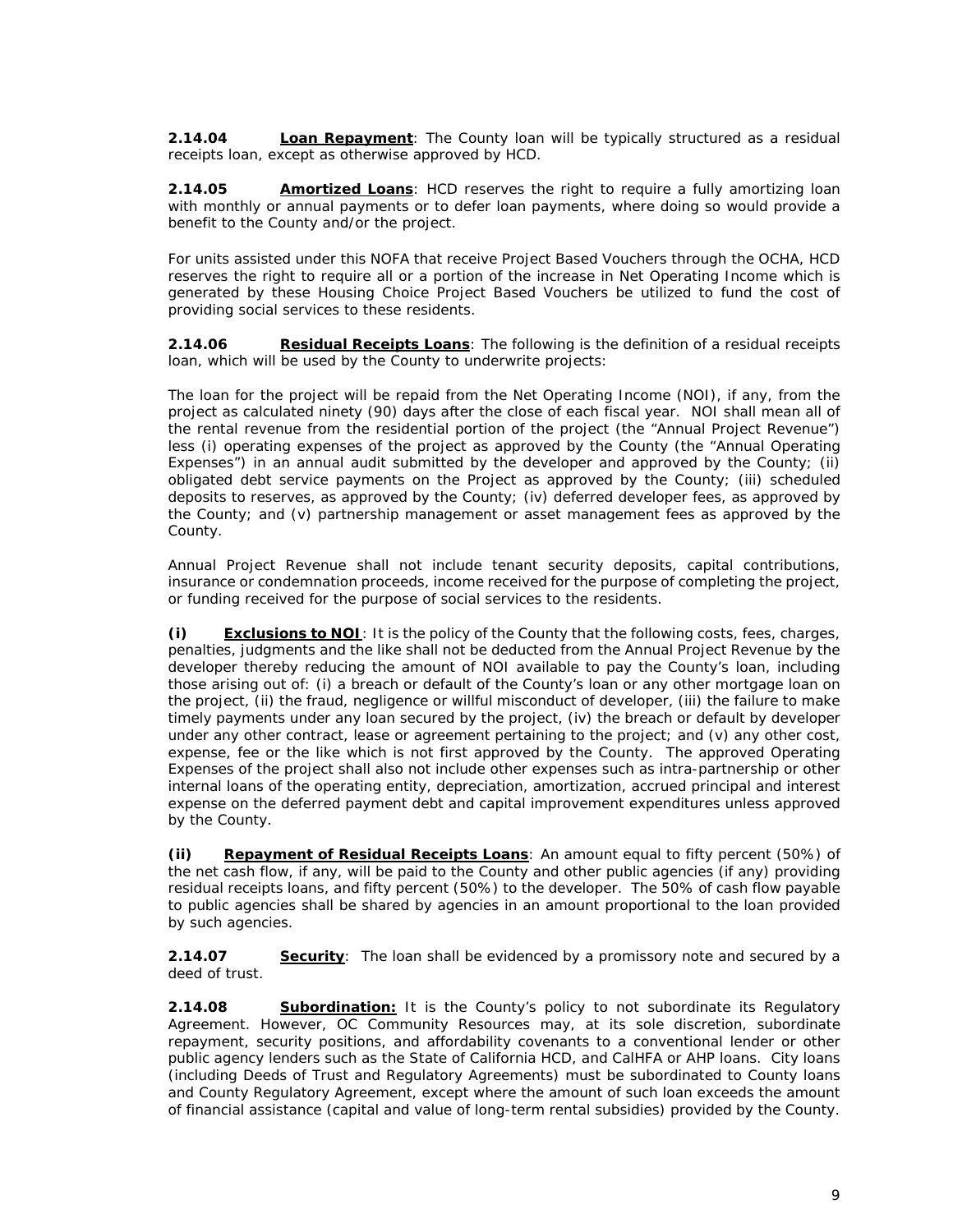Where applicable, the County will consider the value of land donations and fee waivers as part of the City loan.

**2.14.09 Rent Increases**: Increases in rent may be allowed annually as determined by increases in the HUD Area Median Income.

**2.14.10 Monitoring Fees**: Unless prohibited by federal, state or local law, borrowers shall pay a loan monitoring fee. Loan monitoring fees will be incorporated into the operating proforma. Current monitoring fees shall include a total initial set-up of \$500 to be included in the Total Development Cost Budget, plus annual fees as follows to be included in the Annual Operating Budget. Housing and Community Development will make the final determination if regulations governing the funding source permit monitoring fees.

| Number of Assisted Units * | <b>Annual Loan Monitoring Fee</b> |
|----------------------------|-----------------------------------|
| $1 - 40$ Units             | \$95 per Unit**                   |
| 41 – 80 Units              | \$85 per Unit**                   |
| 81 + Units                 | \$75 per Unit**                   |

\* Number of assisted beds may be considered on a case-by-case basis when calculating annual loan monitoring fees.

\*\* Fees subject to change.

#### **2.15 MAXIMUM LOAN AMOUNTS/SUBSIDY LIMITS:**

The maximum loan/subsidy amounts shall be calculated on the basis of the number of units assisted by the County and shall vary by unit size and location of the proposed project. The maximum subsidy limits are shown below:

| <b>Unit Size</b>       | <b>Unincorporated Areas</b><br>and Participating Cities | <b>All Other Cities</b> |
|------------------------|---------------------------------------------------------|-------------------------|
| 0 Bedroom              | \$125,000                                               | \$48,600                |
| Bedroom                | \$125,000                                               | \$56,700                |
| 2 Bedroom<br>or larger | \$125,000                                               | \$59,940                |

In addition, projects utilizing HOME funds shall be subject to the maximum program subsidy limits established by HUD, as updated from time-to-time at 24 CFR Part 92.

#### **2.16 MATCH REQUIREMENT**

With the exception of the County Unincorporated Areas, proposals must show financial support from the governing jurisdiction or a plan to secure such support. For projects located in Entitlement Cities as defined in Section 2.08.02 of this NOFA and Urban County Participating Cities as defined in Section 2.08.01 of this NOFA, such support must equal or exceed the amount of the assistance requested from the County and projects must show that they will serve residents from throughout the County.

**Match for PBV Only Applicants:** Developers applying for only PBV must also show evidence of best efforts in securing financial assistance from the governing jurisdiction.

Allowable sources of match shall include the value of land donated to the development under an inclusionary housing requirement, waiver of impact fees, school fees, sanitation district fees, mitigation fees, etc.

A Project located in an Urban County Participating City, as defined in Section 2.08.01 of this NOFA, may request a waiver of the Match requirement if they are able to show proof that the City, in which the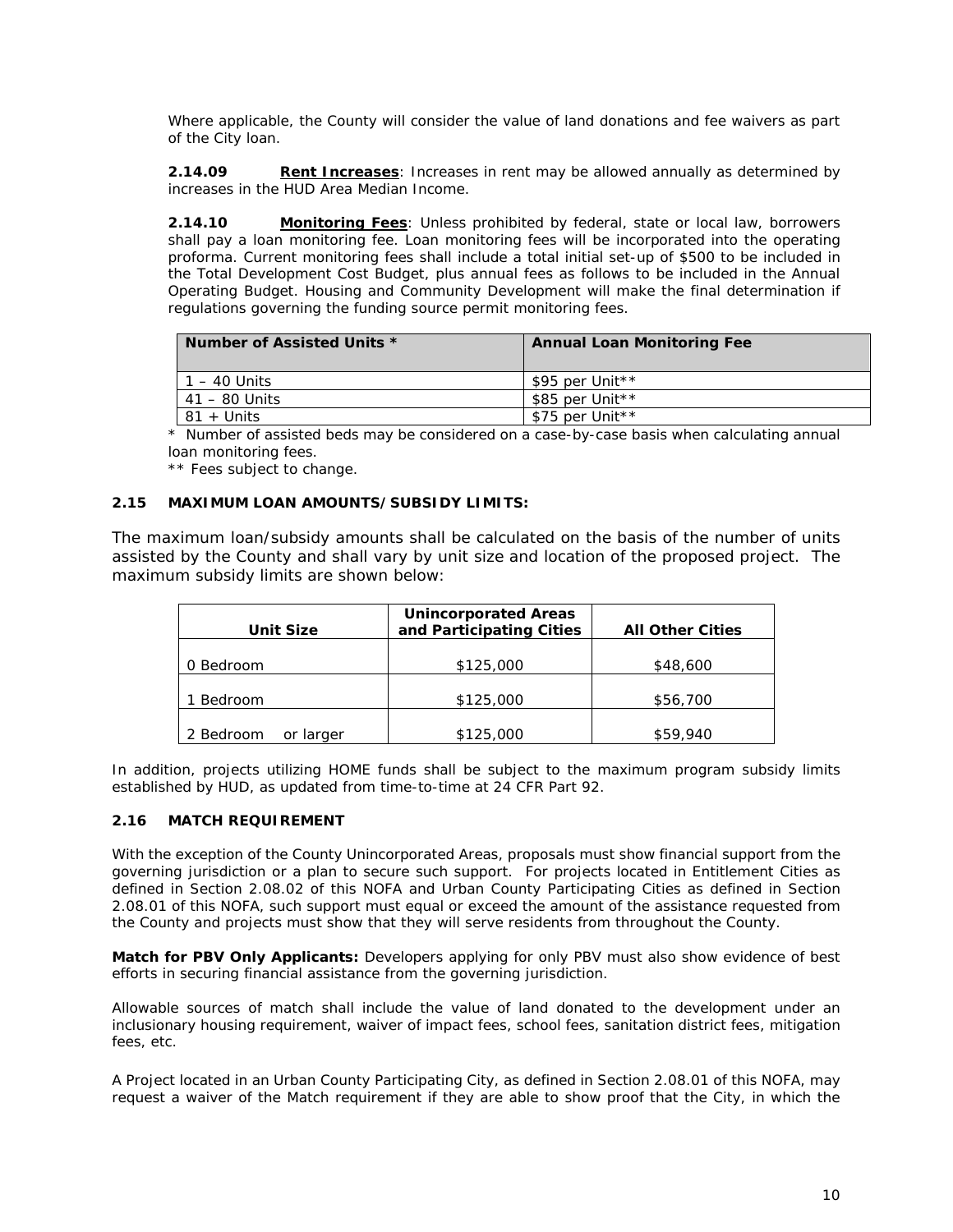project is located, is unable to provide matching funds because they have exhausted all other financial resources including, but not limited to Housing Successor Agency funds, land donation, fee waivers and/or payment of infrastructure costs to the development.

To qualify for the match waiver, a City will be required to make the request for a match waiver on behalf of the developer and will include documentation, satisfactory to the County, to show the dollar amount of housing funds received in the past three years and a complete description of projects awarded affordable housing funds. The request for a match waiver shall include a brief description (number of units, number of affordable units, affordability level and target population, etc.), the dollar amount awarded, and the development status of the project

# **2.17 PAYMENT IN LIEU OF TAXES (PILOT)**

Development proposals located in cities where there is a requirement for the developer to make a Payment in Lieu of Taxes (PILOT), shall establish an operating reserve to fund the annual cost of such payment. Such reserve shall be funded by the City and the amount of such reserve shall not be counted as a match for County funds.

# **2.18 MAXIMUM TOTAL DEVELOPMENT COST**

It is the goal of the County of Orange to encourage development of affordable permanent supportive housing, which is well designed and located, and has a reasonable development cost, given local market conditions.

Projects shall not exceed cost standards of the Tax Credit Allocation Committee for determination of whether projects are "high cost," using TCAC 4% standards for 4% projects and 9% standards for 9% projects.

# **2.19 MANAGEMENT AND AFFIRMATIVE MARKETING PLANS**

The management plan must include: tenant selection procedures and tenant education procedures, rent collection procedures, a draft lease agreement, grievance procedures, a statement of qualifications of the management entity, the qualifications of on-site staff, maintenance capabilities, and a description of any services to be provided to residents. It is the County's objective that funds provided under this NOFA develop affordable permanent supportive housing units available to extremely low-income households who are homeless equally throughout the County and not households in one specified area or city. HCD requires that units assisted under this NOFA be filled with tenants who are prioritized through the CES.

The management plan must also demonstrate familiarity with tenant/landlord, fair housing and ADA law. The applicant's attention is called to 24 CFR 92.253, which requires certain tenant and participant protections for all rental housing funded by the HOME Program. This federal regulation is available upon request. Refer to Attachment E for Management Plan.

Project proposals must provide a preliminary affirmative marketing plan, which outlines the marketing strategy of the development and how they will reach their targeted population. Housing developments must be marketed in accordance with the Department of Housing & Urban Development and Fair Housing Affirmative Marketing Procedures. See Attachment E and Exhibit 4.34 for complete details on the requirements for this NOFA. The marketing plan must contain procedures that include marketing of the units to residents throughout Orange County including residents of unincorporated areas and other incorporated cities. For certain developments, including but not limited to those receiving Project Based Section 8 from the Cities of Anaheim, Garden Grove or Santa Ana, or are subject to special zoning ordinances requiring preference for City residents, further documentation from the developer will be required demonstrating that residents throughout the County will have equal opportunity in obtaining units in the development.

County will require final marketing and management plans prior to funding and lease up of the development and are subject to County approval.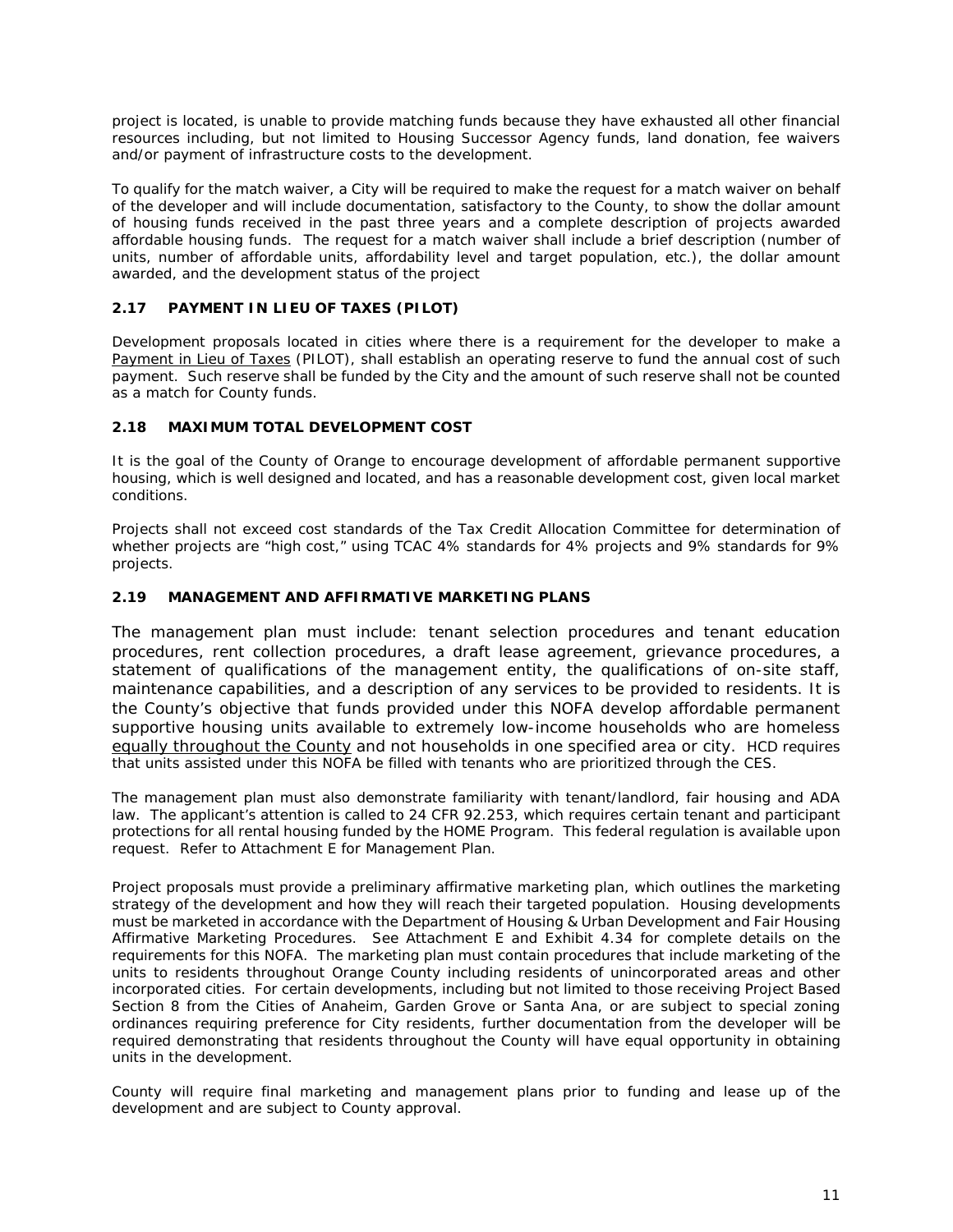# **2.20 GOOD NEIGHBOR POLICY**

Borrower shall implement good neighbor strategies for developments located in the Unincorporated County. Good neighbor strategies may include but are not limited to community outreach to neighbors and homeowner associations to educate them on the planned use of the development and to ensure that there is no major opposition to the development. Refer to Exhibit 4.34 for Marketing Plan & Good Neighbor Policy requirements.

# **2.21 PROJECT MANAGEMENT AND INSPECTIONS**

The County may coordinate the required pre-construction meeting with the developer, general contractor, sub-contractors and other appropriate parties. One of the purposes of the pre-construction meeting is to outline the procedures for following Davis-Bacon, Section 3 and state prevailing wage requirements.

The County will inspect projects prior to and during construction, and throughout the affordability period to ensure that the units are in compliance with the requirements outlined in the loan agreement and restrictive covenant. Developer will make reasonable efforts to accommodate the County's coordination of meetings and requests for information.

# **2.22 DEBARRED AND/OR SUSPENDED CONTRACTORS**

Participants must certify, pursuant to 24 CFR Part 24, that they are not presently debarred, suspended, proposed for debarment, declared ineligible, or voluntarily excluded from participation in the present NOFA. The California Contractors State License Board website for checking the status of a license is [https://www2.cslb.ca.gov/onlineservices/CheckLicenseII/checklicense.aspx.](https://www2.cslb.ca.gov/onlineservices/CheckLicenseII/checklicense.aspx) The County requires a valid Data Universal Numbering System (D-U-N-S) number prior to Contract Award. If needed, your agency may obtain one at no cost at https://www.dnb.com/duns-number.html. The federal System for Award Management (SAM) identifies those parties excluded throughout the U.S. Government from receiving Federal contracts or certain subcontracts. This is the federal site:<https://beta.sam.gov/> (See Exhibit 4.38)

# **2.23 DAVIS-BACON & PREVAILING WAGE REQUIREMENTS**

The rehabilitation or new construction of eight (8) or more units in a CDBG-assisted project, eight (8) or more units in a project assisted with Project Based Section 8 Vouchers, or twelve (12) or more units in a federal HOME-assisted project triggers the Davis-Bacon Wage Act, which requires the payment of Davis-Bacon wages to laborers and mechanics at a rate not less than the minimum wage specified by the Secretary of Labor. Current Wage Decisions may be found at: https://beta.sam.gov. Projects funded only with local resources, such as MHSA and HSA funds, may be exempt from the Davis-Bacon Wage Act. See Exhibit 4.03.01.

As noted in Section 4.03.01 and Exhibit 4.03.01, the County may require confirmation from its counsel on whether state prevailing wage applies to the project. The State of California may also require the inclusion of state prevailing wage requirements as outlined in California Labor Code §1720 and §1770 et seq. HCD will assist the developer in obtaining the appropriate Prevailing Wages from the State Department of Industrial Relations Wage Research Division. This must be done at least forty-five (45) days before project bidding.

# **2.24 EQUAL EMPLOYMENT OPPORTUNITY**

Developer shall comply with U.S. Executive Order 11246 entitled, "Equal Employment Opportunity" as amended by Executive Order 11375 and as supplemented in Department of Labor regulations (41 CFR, Part 60) and applicable State of California regulations as may now exist or be amended in the future. The developer shall not discriminate against any employee or applicant for employment on the basis of race, color, national origin, ancestry, religion, sex, marital status, political affiliation or physical or mental condition.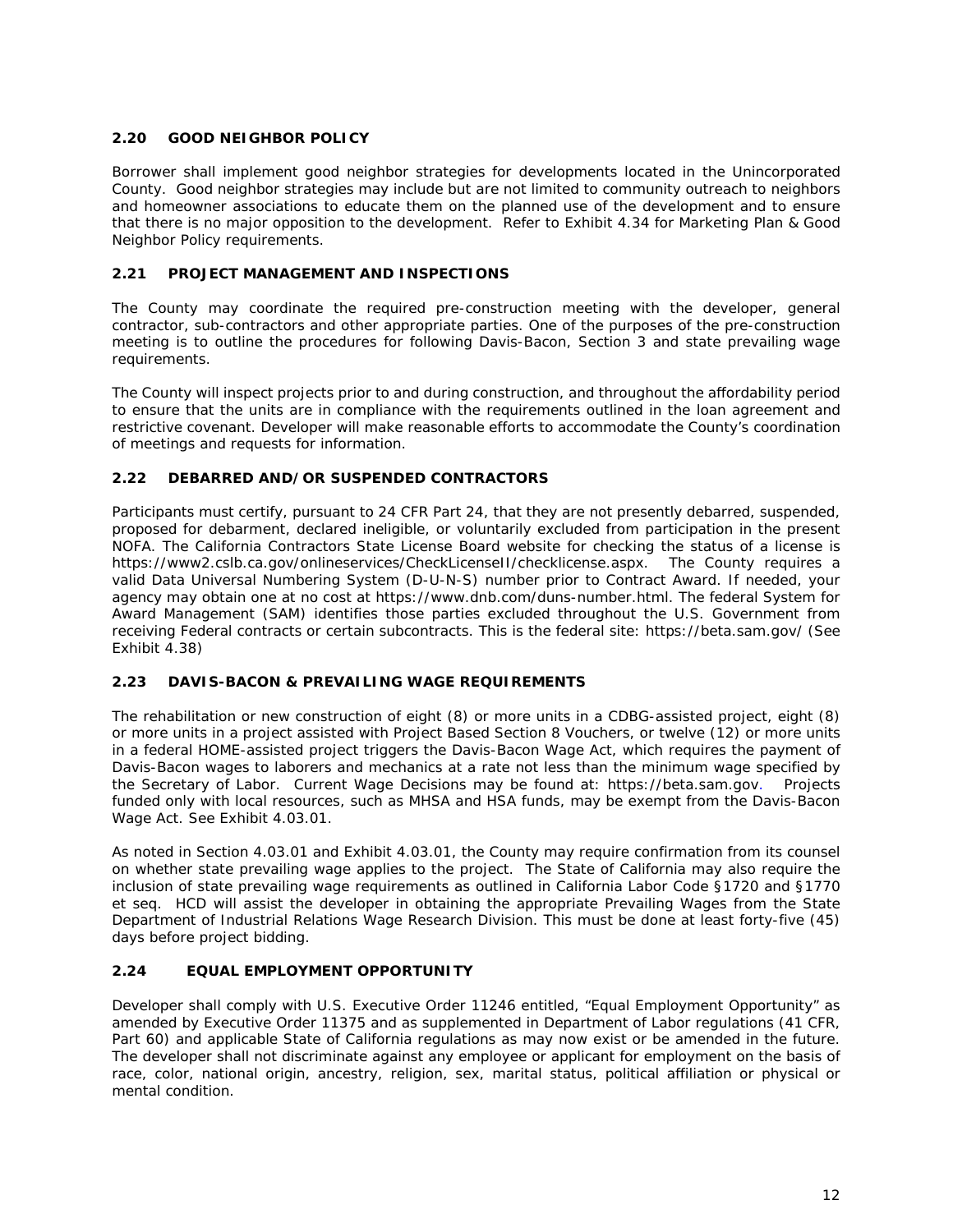Regarding handicapped persons, the developer will not discriminate against any employee or applicant for employment because of physical or mental handicap in regard to any position for which the employee or applicant for employment is qualified. The developer agrees to provide equal opportunity to handicapped persons in employment or in advancement in employment or otherwise treat qualified handicapped individuals without discrimination based upon their physical or mental handicaps in all employment practices such as the following: employment, upgrading, promotions, transfers, recruitments, advertising, layoffs, terminations, rate of pay or other forms of compensation, and selection for training, including apprenticeship. The developer agrees to comply with the provisions of Sections 503 and 504 of the Rehabilitation Act of 1973, as amended, pertaining to prohibition of discrimination against qualified handicapped persons in all programs and/or activities as detailed in regulations signed by the Secretary of the Department of Health and Human Services effective June 3, 1977, and found in the Federal Register, Volume 42, No. 68 dated May 4, 1977, as may now exist or be amended in the future. Regarding Americans with disabilities, Developer agrees to comply with applicable provisions of Title 1 of the Americans with Disabilities Act enacted in 1990 as may now exist or be amended in the future.

# **2.25 FAIR HOUSING**

All developments funded under this NOFA are subject to Fair Housing Laws and Requirements. Applicants may be required to provide an attorney's opinion letter stating that the project is in compliance with Fair Housing Laws and Regulations.

# **2.26 SECTION 3 (EQUAL OPPORTUNITY EMPLOYMENT)**

Borrower's, whose County loan amount exceeds \$200,000 of federal funds, must comply with Section 3 of the Housing and Urban Development Act of 1968 (Section 3). Under Section 3, HUD requires economic opportunities be given to residents and businesses in the project area to the greatest extent feasible. The borrower must insert in its contractor and subcontractor agreements over \$100,000 the verbatim *Section 3* language found at 24 CFR 135.38. The "Section 3 clause" states as follows:

*A. The work to be performed under this contract is subject to the requirements of section 3 of the Housing and Urban Development Act of 1968, as amended, 12 U.S.C. 1701u (Section 3). The purpose of Section 3 is to ensure that employment and other economic opportunities generated by HUD assistance or HUD-assisted projects covered by Section 3, shall, to the greatest extent feasible, be directed to low- and very low-income persons, particularly persons who are recipients of HUD assistance for housing.*

*B. The parties to this contract agree to comply with HUD's regulations in 24 CFR part 135, which implement Section 3. As evidenced by their execution of this contract, the parties to this contract certify that they are under no contractual or other impediment that would prevent them from complying with the part 135 regulations.*

*C. The contractor agrees to send to each labor organization or representative or workers with which the contractor has a collective bargaining agreement or other understanding, if any, a notice advising the labor organization or workers' representative of the contractor's commitments under this Section 3 clause, and will post copies of the notice in conspicuous places at the work site where both employees and applicants for training and employment positions can see the notice. The notice shall describe the Section 3 preference, shall set forth minimum number and job titles subject to hire, availability of apprenticeship and training positions, the qualifications for each; and the name and location of the person(s) taking applications for each of the positions; and the anticipated date the work shall begin.*

*D. The contractor agrees to include this Section 3 clause in every subcontract subject to compliance with regulations in 24 CFR part 135, and agrees to take appropriate action, as provided in an applicable provision of the subcontract or in this Section 3 clause, upon a finding that the subcontractor is in violation of the regulations in 24 CFR part 135. The contractor will not subcontract with any subcontractor where the contractor has notice or knowledge that the subcontractor has been found in violation of the regulations in 24 CFR part 135.*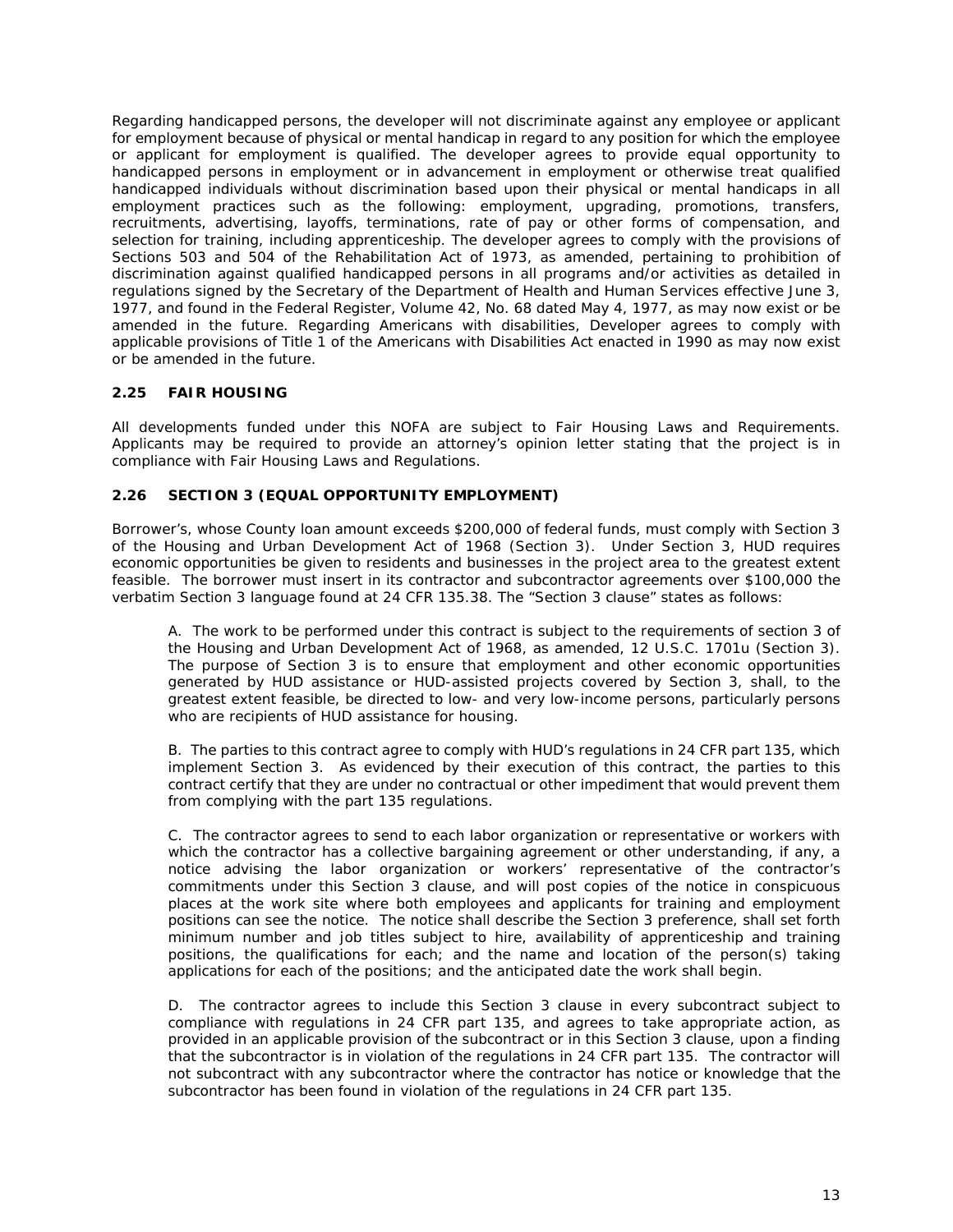*E. The contractor will certify that any vacant employment positions, including training positions, that are filled (1) after the contractor is selected but before the contract is executed, and (2) with persons other than those to whom the regulations of 24 CFR part 135 require employment opportunities to be directed, were not filled to circumvent the contractor's obligations under 24 CFR part 135.*

*F. Noncompliance with HUD's regulations in 24 CFR part 135 may result in sanctions, termination of this contract for default, and debarment or suspension from future HUD assisted contracts.*

*G. With respect to work performed in connection with Section 3 covered Indian housing assistance, section 7(b) of the Indian Self-Determination and Education Assistance Act (25 U.S.C. 450e) also applies to the work to be performed under this contract. Section 7(b) requires that to the greatest extent feasible (i) preference and opportunities for training and employment shall be given to Indians, and (ii) preference in the award of contracts and subcontracts shall be given to Indian organizations and Indian-owned Economic Enterprises. Parties to this*  contract that are subject to the provisions of Section 3 to the maximum extent feasible, but not *in derogation of compliance with section 7(b).*

# **2.27 ANNUAL AUDIT REQUIREMENTS**

The County's Annual Audit requirements are listed below.

- A. Non-profit applicants are required to submit their most recent IRS Form 990.
- B. Applicants who have expended federal funds in excess of \$750,000 annually are required to submit the past two (2) years of Single Audit reports (includes Management Letter) as defined in Section IV.13 of this RFP.
- C. Applicants who are not subject to Single Audit reports are required to submit the past two (2) years of audited financial statements.

Audited Financial Statements will include, but not limited to:

- Balance Sheet (Statement of Financial Position) Including all supporting schedules (i.e. Detailed Aged Payables, Aged Receivables, Notes Payable, etc.)
- Income Statement (Profit and Loss Statement) (Statement of Activity)
- Statement of Cash Flow
- Retained Earnings
- Any footnotes to the statements.
- D. Periodically, the County Auditor/Controller may review the Applicant' financial records. The Applicants must agree to allow access to their audited financial records when requested by County, State or Federal Auditor staff.

Failure to submit the required audited financial documents, as it pertains to the applicant, will render *the applicant non-responsive and applicant will not move forward in the solicitation process.*

# **2.28 MINORITY BUSINESS ENTERPRISES AND WOMEN-OWNED BUSINESSES**

HCD hereby establishes guidelines to affirmatively further contracting opportunities for Minority Business Enterprises (MBE's), and Women-owned Business Enterprises (WBE's). These guidelines pertain to applicants under all of HCD programs and they are designed to:

- Promote the employment of disadvantaged businesses by providing increased opportunities to MBE's/WBE's for participation in HCD projects.
- Provide HCD with a process for tracking MBE's/WBE's.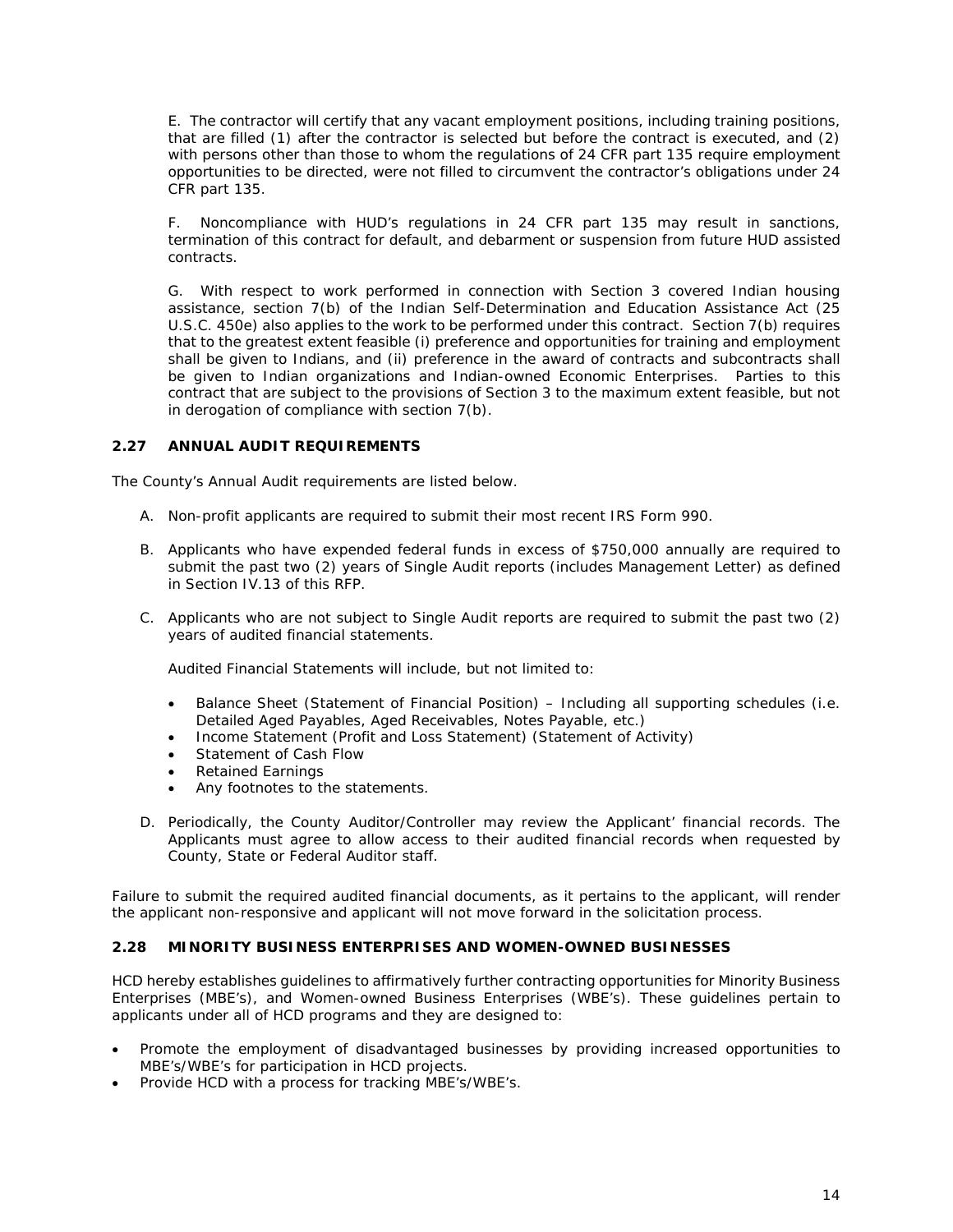- Establish and maintain a records system that clearly documents actions taken by Housing and Community Development, and bidding entities (i.e. Contractor), to comply with Executive Orders 11625, 12432, and 12138.
- Provide clear and concise information to Prime Contractors on how to qualify as a MBE/WBE.

For further instructions for MBE/WBE compliance see Attachment M.

# **2.29 NON-DISCRIMINATION**

Developer agrees that it will comply with the requirements of Section 1735 of the California Labor Code and not engage nor permit any subcontractors to engage in discrimination in employment of persons because of the race, religious creed, color, national origin, ancestry, physical disability, mental disability, medical condition, marital status, or sex of such persons. Developer acknowledges that a violation of this provision shall subject developer to penalties pursuant to Section 1741 of the California Labor Code.

# **2.30 INDEMNIFICATION**

As indicated in the Sample Form Loan Document, see Attachment N under Article 7.

# **2.31 COMPLIANCE WITH OTHER REQUIREMENTS**

The program regulations identified below are applicable to the corresponding funding sources.

# *HOME Program (CDFA 14.239)* – Federal Register at 24 CFR Part 92

*Orange County Housing Successor Agency -* California Health and Safety Code 33000 et seq. *Project Based Vouchers* - Chapter 17 of the OCHA Administrative Plan and Title 24 of the Code of Federal Regulations

*MENTAL HEALTH SERVICES ACT* - Welfare and Institutions Code – WIC - Division 5 - Community Mental Health Services Part 3.9 - Sections 5849.1 – 5849.15

In addition to any requirements described elsewhere in this proposal, the following requirements apply to all projects funded with HOME funds:

- Equal Opportunity and Fair Housing (including: Title VI of the Civil Rights Act of 1964, Title VIII of the Civil Rights Act of 1968, Equal Opportunity in Housing Executive Orders 11063 and 12259, Age Discrimination Act of 1975, Equal Employment Executive Order 11246); and Affirmative Marketing.
- Handicapped Accessibility (including: Architectural Barriers Act of 1968, Section 504 of the Rehabilitation Act of 1973), and removal of Physical Barriers: for new construction or substantial rehabilitation of HOME-assisted multifamily rental properties, five percent (5%) of the units (at least one unit) (1) in the project must be accessible to individuals with mobility impairments and an additional two percent (2%) of the units (at least one unit) must be accessible to individuals with sensory impairment).
- Fire Administration Authorization Act of 1992.
- Compliance with the County Affordable Housing Strategy & the Consolidated Plan, both of which can be found in the library on the HCD web site at: [www.ochousing.org](http://www.ochousing.org/) and all other federal, state or local laws which may govern the use of these funds.

# **SECTION III - SPECIAL PROGRAMS**

#### **3.01 HOUSING CHOICE VOUCHER PROGRAM (SECTION 8 PROJECT BASED VOUCHERS)**

Project proposals may request Project-based Vouchers (PBV). Based on the availability of funds, OCHA may provide up to an additional 200 Project Based Vouchers for new Permanent Supportive Housing units.

The County will select proposals that are solicited by the NOFA or were previously selected based on a NOFA or an RFP competition. This may include selection of a proposal for housing assisted under a federal, state, or local government housing assistance program that was subject to a competition in accordance with the requirements of the applicable program, community development program, or supportive services program that requires competitive selection of proposals, e.g., HOME, and units for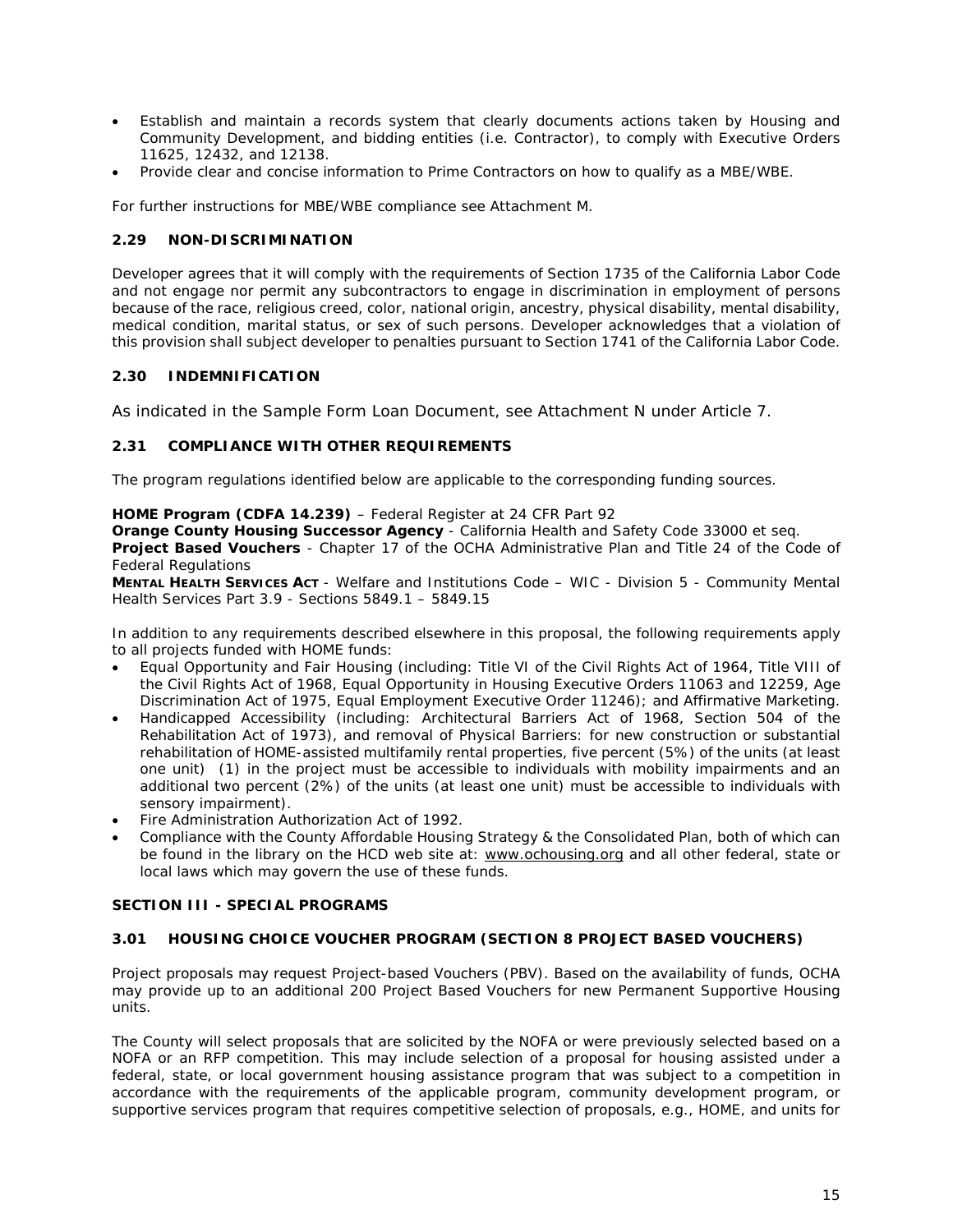which competitively awarded LIHTCs have been provided, where the proposal has been selected in accordance with such program's competitive selection requirements.

Policies that regulate the use of PBV rental assistance in a project are more fully described in Chapter 17 of the OCHA Administrative Plan and Title 24 of the Code of Federal Regulations. A general summary of the PBV program selection process follows. A detailed application and selection information will be provided at the request of interested parties.

If requesting PBV for projects in Anaheim, Garden Grove or Santa Ana, please submit a letter from the jurisdictions housing authority regarding its inability to support the request presented in the application.

Below are additional details pertaining to the use of Project Based Vouchers

# **Eligible Housing Types:**

Existing units, newly constructed units and rehabilitated units.

- Existing housing: Housing units that "substantially comply" with HQS at time of selection
- Newly constructed housing: Housing units that do not exist on the proposal selection date and are developed after the date of selection. Construction must not begin before the execution of the agreement into a housing assistance payments contract (AHAP).
- Rehabilitated housing: Housing units that exist on the proposal selection date, but do not substantially comply with the HQS at that date, and are developed, pursuant to an Agreement between OCHA and owner for use under the PBV program.

#### **Ineligible Units:**

Certain special housing types are not eligible for PBV assistance. These include transitional housing, owner-occupied units, shared housing, public housing, Section 202 Housing, Section 236 housing and unit occupied by families who are not eligible for participating in the Section 8 Housing Choice Voucher program. Please see 24 CFR 983.53 and 24 CFR 983.54 for a complete list of ineligible properties.

#### **Vacancy Loss/Damage claims:**

OCHA will not make payments to the owner for vacancy loss or damages to the unit.

#### **Rent limits and Rent Reasonableness:**

| <b>Project Type</b>                                 | <b>Minimum Property Standards</b>                                                                                                                                 |
|-----------------------------------------------------|-------------------------------------------------------------------------------------------------------------------------------------------------------------------|
| New Construction<br>and Rehabilitation              | Fair Housing Act and Section 504 accessibility requirements.<br>Local standards including: Codes, Rehabilitation Standards, Ordinances, and<br>Zoning Ordinances. |
| New Construction &<br>Substantial<br>Rehabilitation | New construction and substantial rehabilitation (over \$25,000/unit): Cost<br>Effective Energy Conservation Standards (24 CFR Part 39).                           |

The PBV rent limits shall be based upon the project's characteristics and fair market rent at time of contract execution, and an analysis of "rent reasonableness", based upon a comparison of rents for comparable unassisted units in the local market. Rent to owner plus the allowance for tenant-paid utilities may not exceed the lower of the reasonable rent, or 110 per of the applicable FMR (or any exception payment standard approved by HUD). The current MFR on OCHA's website are the current FMR and Payment Standards. For your application complete Exhibit 4.20.01: Housing Survey form to establish current rents. If funded, the rent comparison will need to be completed once again at closing.

#### **Utility Allowance:**

The same OCHA utility allowance for tenant-based will be applied for PBV projects. OCHA's utility allowance schedule is available on OCHA website, ochousing.org

#### *Solicitation and Selection of PBV Proposals [24 CFR 983.51(b) and (c)]:*

Procedures for selecting PBV program proposals are intended to provide broad public notice of the opportunity to offer project proposals for consideration by HCD and OCHA. The public notice procedures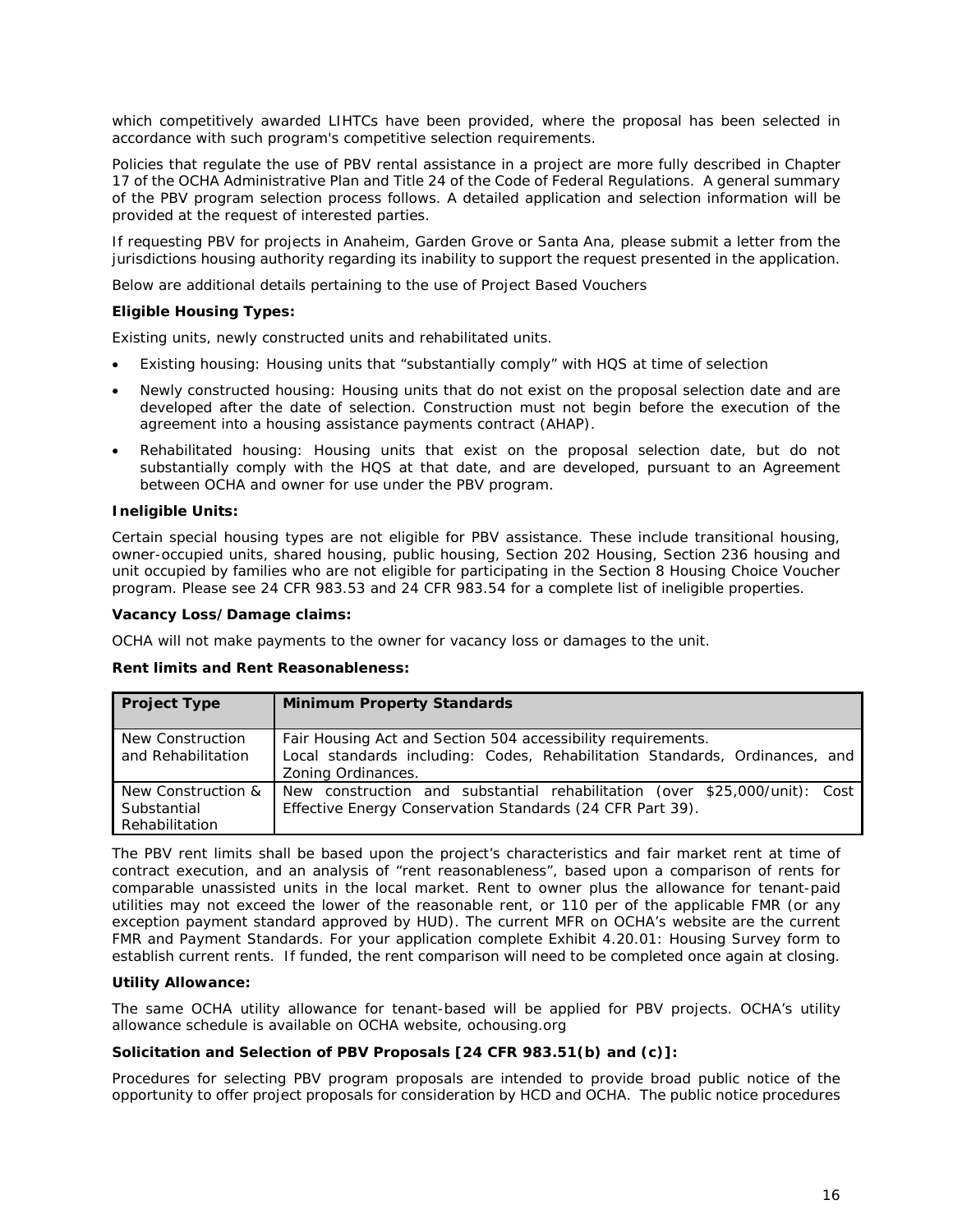may include publication of the public notice in a local newspaper of general circulation and other means designed and actually operated to provide broad public notice. The public notice for proposals will specify the submission deadline.

## *Request for Proposals and Notice of Funding Availability for Supportive Housing Units:*

HCD and/or OCHA will advertise its request for proposals (RFP) or Notice of Funding Availability (NOFA) for newly constructed housing requesting project based vouchers in the OC Register, along with other media or announcements on the web site at: [www.occommunityservices.org/hcd/housing/.](http://www.occommunityservices.org/hcd/housing/)

In addition, HCD and/or OCHA will post the RFP/NOFA and proposal submission and rating and ranking procedures electronically on its web site.

HCD and/or OCHA will publish its advertisement in the OC Register at least one day per week for three consecutive weeks. The advertisement will specify the number of units OCHA estimates that it will be able to assist under the funding OCHA is making available. Proposals will be due as specified in the publication notice.

#### *OCHA Selection of Proposals Subject to a Previous Competition under an OCCS or OCCR Housing Development Request for Proposal/Notice of Funding Availability (NOFA):*

OCHA will accept proposals for PBV program assistance from owner-applicants that were competitively selected by HCD's, including projects that were competitively awarded Low-Income Housing Tax Credits on an ongoing basis.

In addition to, or in place of advertising, HCD may also directly contact specific project owners that have already been selected for federal, state, or local housing assistance based on a previously held competition, to inform them of available PBV program assistance.

Proposals will be reviewed on a first-come first-served basis. HCD/OCHA will evaluate each proposal on its merits using the following factors:

- Extent to which the project furthers OCHA goal of deconcentrating poverty and expanding housing and economic opportunities.
- Extent to which the proposal complements other local activities such as the HOME program, CDBG activities, other development activities that address homelessness, and/or programs that address other special needs clients.

# **Notice of Owner Selection [24 CFR 983.51(d)]:**

Within fifteen (15) calendar days of making the selection, OCHA will notify the selected owner-applicant in writing of their qualification for the PBV program. HCD/OCHA will also notify in writing all other owner-applicants whose submitted proposals were not selected informing them of the selected ownerrecipient of the project based vouchers.

In addition, OCHA will publish its owner-recipient selection at: [www.occommunityservices.org/hcd/housing/](http://www.occommunityservices.org/hcd/housing/) and<http://www.ochousing.org/> .

HCD/OCHA will make available to any requesting party its rating and ranking sheets and documents that identify the basis for selecting the proposal. These documents will be available for review by the public and other interested parties for one month after publication of the notice of owner-recipient selection. HCD/OCHA will not make available sensitive owner information that is considered confidential, such as financial statements and other, similar information about the owner.

HCD/OCHA will make these documents available for review at HCD office during normal business hours. The cost for reproduction of allowable documents will be \$.15 per page.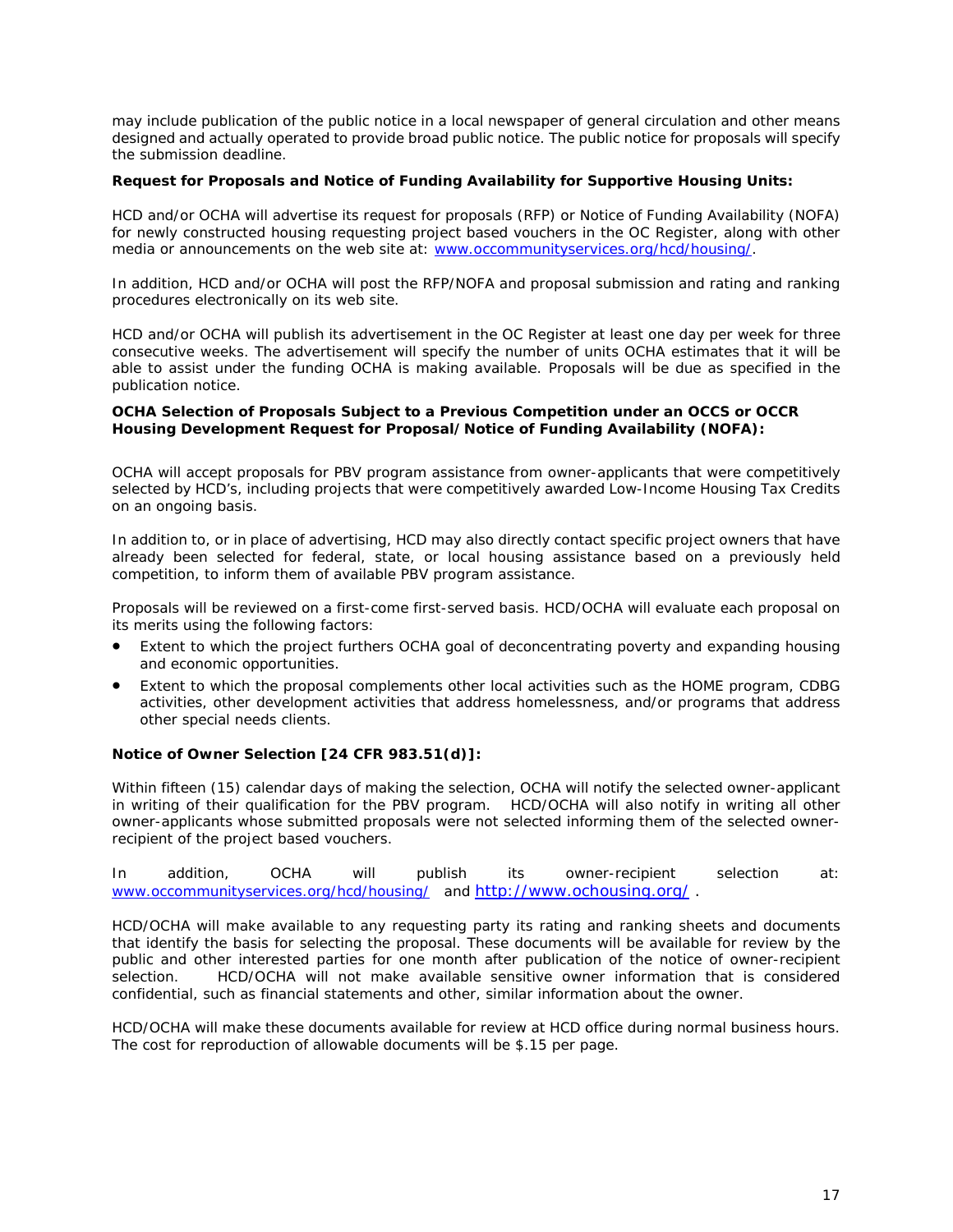#### **SECTION IV - APPLICATION & THRESHOLD REQUIREMENTS**

Applications must be complete. Incomplete applications may not be processed. However, HCD reserves the right to waive minor technical deficiencies in the application and to request minor, non-substantive corrections or clarifications.

For applications to meet the threshold requirements of this NOFA and be considered complete, they must: a) contain all items listed in the application checklist; b) include signatures where required; and c) contain all of the Exhibits listed in Section IV. All projects must meet minimum HCD threshold requirements for new construction and/or rehabilitation projects. If an application does not meet these threshold requirements, it will not proceed to the underwriting phase of the process and will be returned to the applicant.

In addition, the project must meet the affordability and eligibility requirements as outlined in Sections II & III (Special Programs) of this NOFA.

Applicants will be notified as to whether they 1) passed threshold review and staff will proceed to the underwriting phase or 2) that the applicant's proposal has failed the threshold review and the proposal has been rejected.

The following section describes the minimum threshold requirements; please refer to the application checklist for a complete listing of items that must be submitted.

#### **PROJECT DESCRIPTION**

## **4.01 GENERAL APPLICATION FORM**

Complete Exhibit 4.01

#### **4.02 PROJECT NARRATIVE**

Complete Exhibit 4.02, describing the project's location and purpose.

#### **4.03 PROJECT PRO FORMAS, NOTES AND ASSUMPTIONS.**

To complete this requirement, you will need the financial template, provided by HCD, in Excel format that has been included in your application. Complete all applicable portions of this template and submit the electronic version with the completed application.

Data Input Form Total Development Cost – Part 1 Rent Schedule – Part 2 Operating Expenses – Part 3 Cash Flow Analysis/Project Proformas – Part 4 Tax Credit Equity Calculation – Part 5 Threshold Basis Limits – Part 5a Financing – Part 6 Maximum County Loan and Maximum Total Development Cost – Part 7

#### **NOTE:**

Applicants are strongly encouraged to verify the accuracy of any calculations completed using the spreadsheet models provided in your application.

Proformas must demonstrate project feasibility for the proposed target population.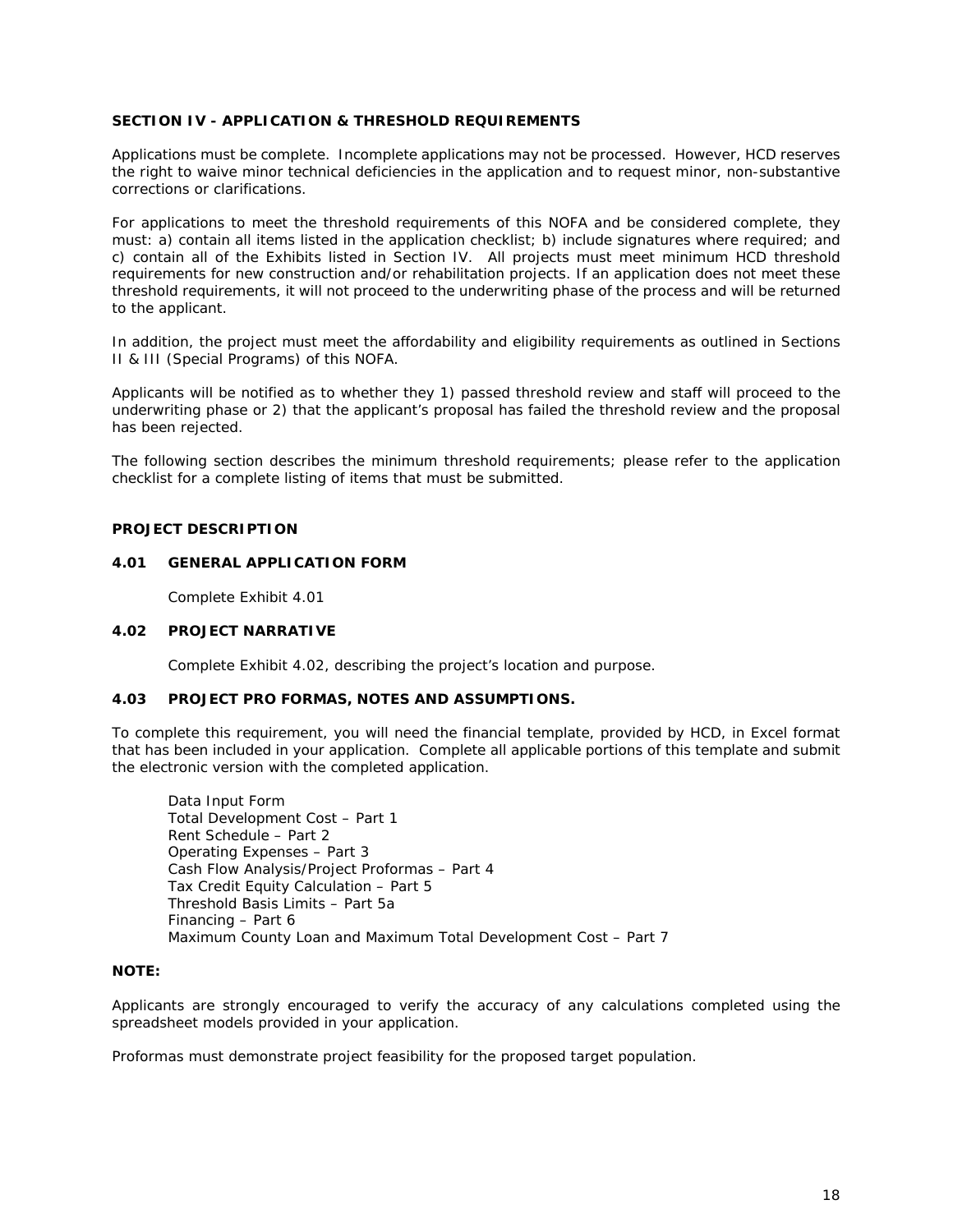Applicants may adapt the sample proformas as needed to accurately reflect the proposed financial structure of the project.

#### **4.03.01 Davis-Bacon & State Prevailing Wage Requirements**

Complete Exhibit 4.03.01 as appropriate for the project. If the County determines that the project should be subject to state prevailing wage requirements and the applicant disagrees, then the applicant will provide an attorney's opinion as to why the project should not be subject to state prevailing wage requirements.

#### **4.04 NOTES & ASSUMPTIONS DESCRIBING THE BASIS FOR ALL MAJOR LINE ITEMS**

#### **Financial Assumptions**

All project budgets shall include a replacement reserve. Capitalized replacement reserves shall be allowed for rehabilitation projects, based on a capital needs assessment. Minimum annual deposits to replacement reserves shall equal \$250 per unit per annum for new construction and \$300 per unit per annum for rehabilitation. Annual deposits to replacement reserves shall not exceed \$400 per unit per annum. Exceptions may be considered where required for continued feasibility of projects with shortterm rent subsidy commitments, or when required by other funding agencies.

A minimum capitalized operating reserve shall equal the amount required to pay three (3) months of operating expenses and three (3) months of mandatory debt service

Except where extraordinary circumstances require use of alternate assumptions, project proformas shall reflect the following assumptions: (1) A vacancy rate of 10% shall be used for SRO or special needs housing projects, except where a significant project based public rent subsidy is available. In such cases, a vacancy rate of 5% may be utilized for units covered by such rent subsidies; (2) inflation of rental income of two and a half percent (2.5%) per annum and inflation of operating expenses of three and a half percent (3.5%) per annum; and (3) debt coverage ratio of 1.15. For low-income housing tax credit projects, applicants shall use either the TCAC required rate or the current rate.

Project Cash Flow Worksheet may include partnership management fees in an amount not to exceed \$15,000 annually and deferred developer fees will be paid above the line before the payment of residual receipts, however, they will be paid out over a ten-year period. Exceptions may be approved by the County on a case-by-case basis. As appropriate, the financial assumption may include a maximum of three percent (3%) interest on the deferred developer fee. The maximum inflation factor for asset and partnership management fees will be three percent (3.%). Development Cost budget line items for marketing shall not exceed \$1,500 per unit and for common area furnishings shall not exceed \$1,000 per unit.

Project operating budgets shall not include fees for social services or social service coordinators in excess of \$3,000 per unit per year or \$4,000 per unit per year for units restricted to the chronically homeless, which are to be paid from project rents prior to payment of residual receipts. Projects proposing social service fees shall provide a separate budget showing the proposed use of such fees.

For units assisted under this NOFA that receive Housing Choice Project Based Vouchers through the OCHA, HCD reserves the right to require all or a portion of the increase in Net Operating Income which is generated by these Project-Based Vouchers be utilized to fund the cost of providing social services to these residents.

Deviations from these assumptions must be justified in Notes and Assumptions and are subject to County approval. Notes and Assumptions should follow each financial exhibit.

# **4.05 DEVELOPMENT SOURCES & USES NARRATIVE**

Provide a narrative of the development financing structure.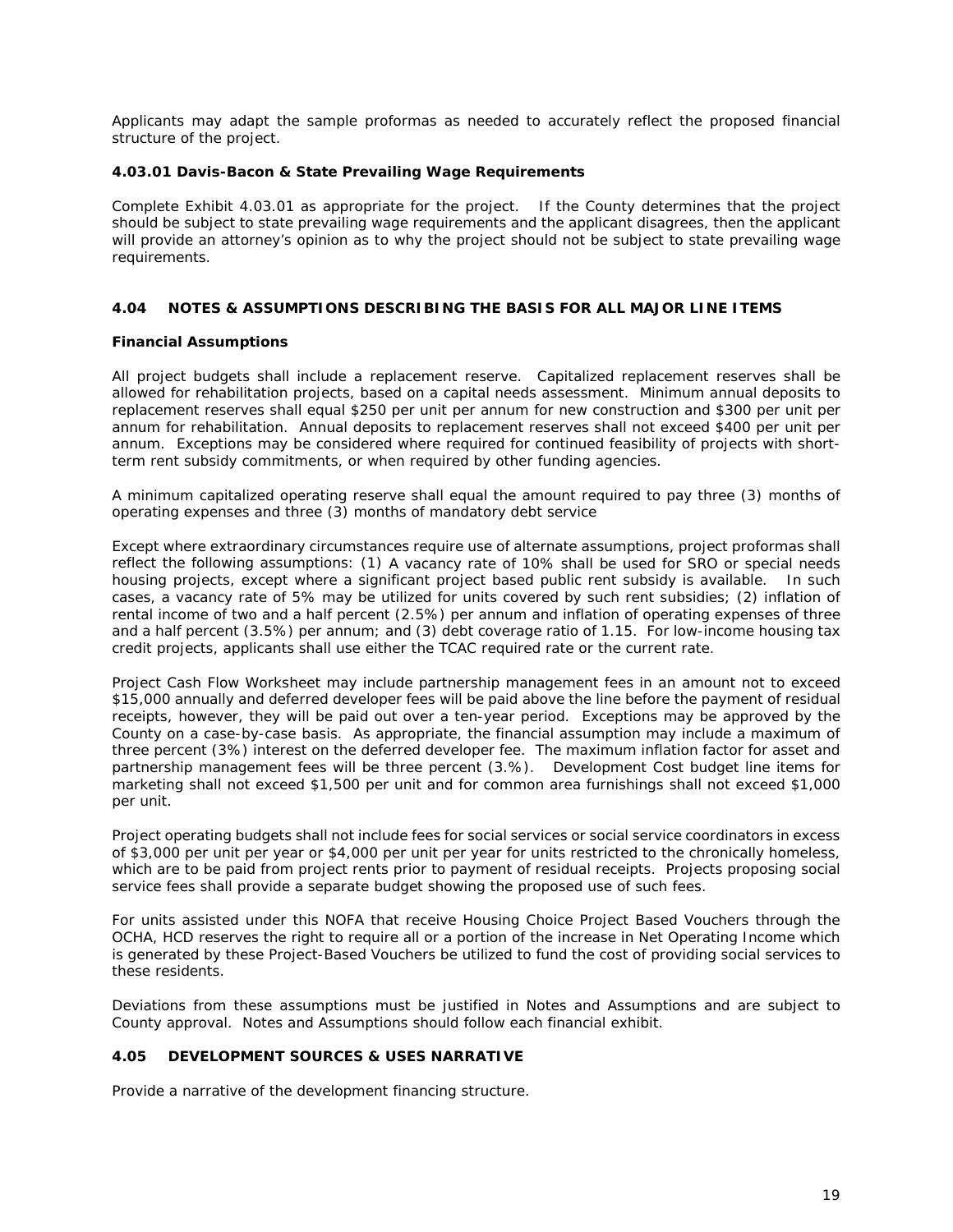## **4.06 IMPACT FEE WORKSHEET**

Applications shall include an Impact Fee Worksheet. Local impact fees are defined as: the amount of impact fees, or other mitigation fees, or capital facilities fees imposed by municipalities, county agencies, or other jurisdictions such as public utilities districts, school districts, water agencies, resource conservation districts, etc.

In order to include such local impact fees in the total development cost, applicants must provide documentation that supports the amount of the fee. HCD reserves the right to disallow the exclusion of any unsubstantiated fees.

## **4.07 EVIDENCE OF FINANCIAL COMMITMENTS**

Evidence of any financial commitments received prior to the NOFA application shall be included in the application. This may include tax credit award letters, letters of credit from banks or other lenders, award letters from private grantors, cities, and state funding sources. Applicants are required to provide evidence of all financing or funding commitments as they become available. These may include but are not limited to: fee waivers; payment of infrastructure costs; loans and other subsidies from other jurisdictions; Low-Income Housing Tax Credits; tax exempt bonds; lender financing; and local, state, or other federal assistance. Include a description of the type of funding or fee waiver and the name, title and telephone number of a contact person.

#### **4.08 DEVELOPMENT TEAM MEMBERS**

Provide the name, address, contact person, telephone number, fax number, e-mail address, and resumes for all members of the development team. See Form Exhibit 4.08.

Other than the applicant, describe the development team's experience in real estate development and/or management and ownership. Development team must include team members with a successful record of accomplishment in developing at least one affordable rental housing project of the type and scale proposed.

# **4.09 DEVELOPMENT TEAM RESUMES**

Attach resumes of staff and consultants specifically assigned to this project.

# **4.10 APPLICANT/DEVELOPER/CO-DEVELOPER EXPERIENCE**

- Describe the following for your organization/corporation: Mission statement Administrative structure Describe your organization's capability to administer the housing project/program you propose.
- Describe the long-term relationship between the: Applicant Developer Co-Developer (if any) Non-Profit Organization (if any)

#### **4.11 SCHEDULE OF REAL ESTATE OWNED, MANAGED OR DEVELOPED**

Complete Exhibit 4.11 for all property owned, managed or developed in whole or in part by applicant. Attach additional pages as needed.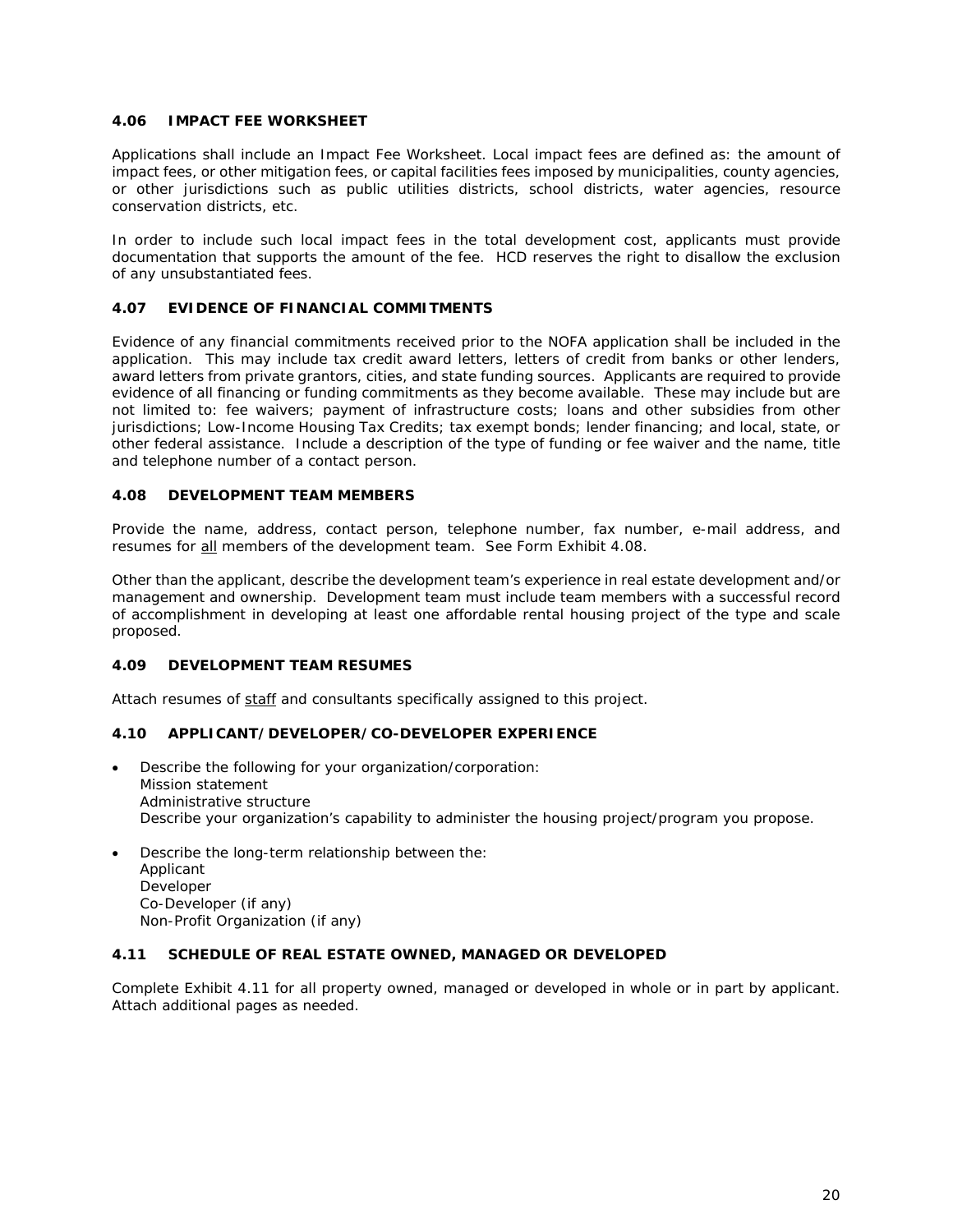#### **4.12 APPLICANT/GENERAL PARTNER DISCLOSURE STATEMENT, INCLUDING ORGANIZATIONAL DOCUMENTS**

Complete Exhibit 4.12, identifying all parties that have a ten percent (10%) or greater interest in the property authorized to negotiate on behalf of the development entity. Please include Articles of Incorporation, Bylaws, Certificates of Limited Partnership, or other organizational documents. For nonprofit corporations, evidence of tax-exempt 501(c)(3) status and a roster of the Board of Directors must also be attached.

# **4.13 FINANCIAL STATEMENTS**

Provide the applicant's audited financial statements for the last two years. Subject to review of the current audited financial statements, applicants may be required to submit audited financial statements with an unqualified opinion for the past three (3) years. *If an audited financial statement is not available at the time of application, the applicant will be required to provide one no later than thirty (30) days after a notice of satisfactory completion of threshold review is received.*

Applicants are expected to have the ability to manage and track multiple funding streams and to have the mechanisms in place so they can quickly react to changes in fund availability. Applicants must demonstrate sound financial practices. Financial capability includes the ability to maintain fiscal controls, accounting procedures, and financial reporting in accordance with Generally Accepted Accounting Principles (GAAP) and other requirements established by the County.

Applicant is advised that funding streams must be kept separate, therefore separate accounting records must be kept for the contract to ensure accurate and appropriate reporting of expenditures, and costs must be tracked in sufficient detail to determine contractual and programmatic compliance.

Applicants must comply with 2 CFR 200 – Uniform Administrative Requirements, Cost Principles, and Audit Requirements for Federal Awards. [\[https://www.gpo.gov/fdsys/granule/CFR-2014-title2-](https://www.gpo.gov/fdsys/granule/CFR-2014-title2-vol1/CFR-2014-title2-vol1-part200/content-detail.html)<br>vol1/CFR-2014-title2-vol1-part200/content-detail.html]. Applicants who have expended [vol1/CFR-2014-title2-vol1-part200/content-detail.html\]](https://www.gpo.gov/fdsys/granule/CFR-2014-title2-vol1/CFR-2014-title2-vol1-part200/content-detail.html). Federal funds in excess of \$750,000 annually are required to submit the past two (2) years of Single Audit reports. Single Audits must be conducted in accordance with §200.514 Scope of Audit which includes financial statements entity wide. Refer to Annual Audit Requirements in Section 2.27 of this NOFA.

# **4.14 RESOLUTION OF BOARD OF DIRECTORS**

Provide a board resolution that authorizes the submittal of the proposal and identifies who is authorized to execute documents. See Exhibit 4.14 for a sample format.

# **4.15 COMMUNITY HOUSING DEVELOPMENT CORPORATION (CHDO)**

Non-profit housing development organizations which have previously been certified as a CHDO and wish to be re-certified or non-profit housing developers that wish to be designated a CHDO, complete Exhibit 4.15 which outlines the requirements for certification and include with your completed NOFA application.

#### **4.16 SOCIAL SERVICES PLAN**

All applications shall include a Social Services Plan demonstrating how social services appropriate to the needs of the homeless residents will be provided. The Plan shall provide a description of the proposed social services to be provided, including:

- Target Population
- Types of Services to be provided
- Agency which will provide the services and their experience
- Location of the services (on or off-site, and if off-site, where)
- Proposed source of funding for services
- Status of funding for services
- Any fees to be charged for services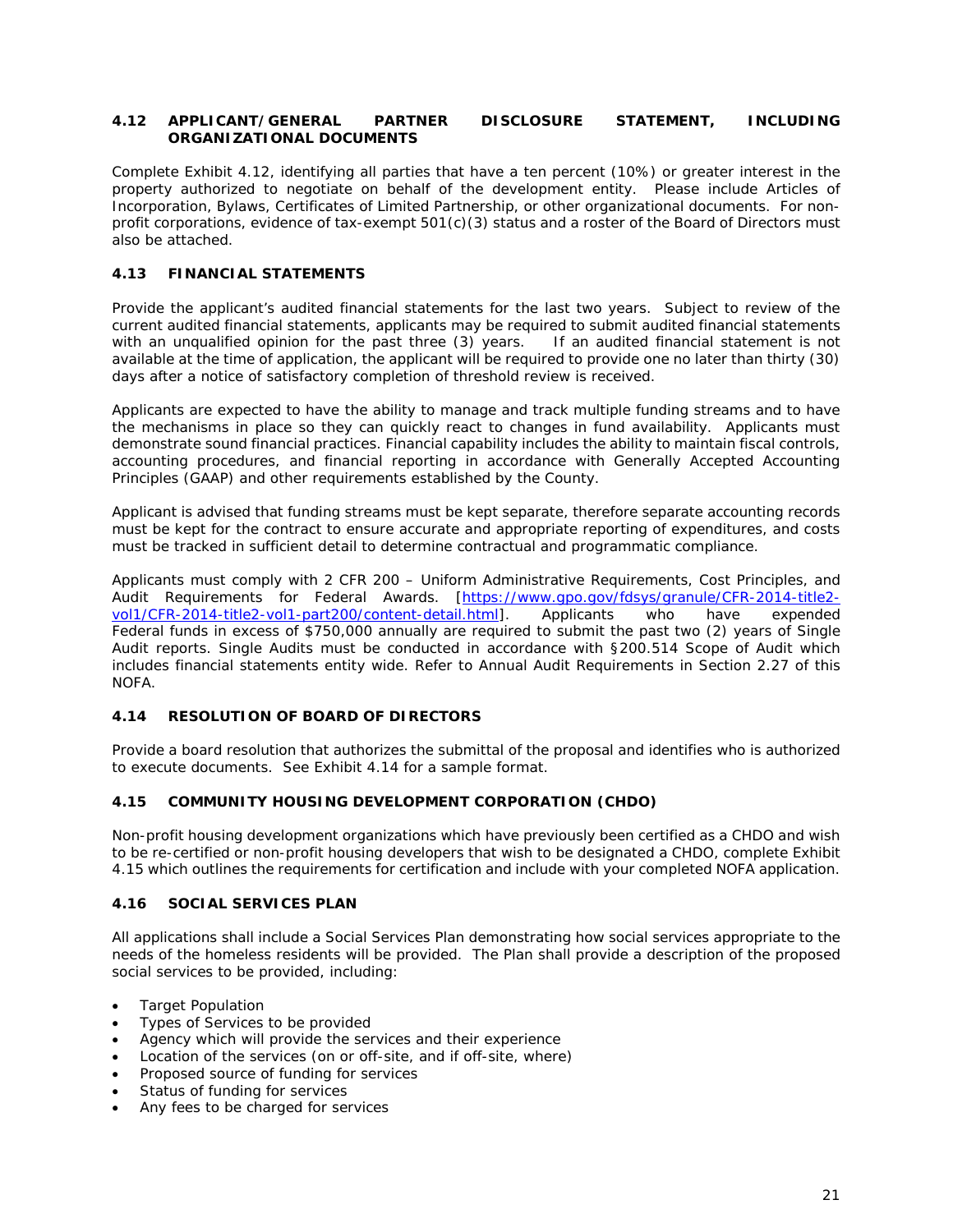All applicants must identify a qualified service provider that will provide supportive services to the residents occupying units assisted under this NOFA. In the event that there are multiple service providers, the application must identify a primary service provider for the residents occupying units assisted under this NOFA. The applicant will be required to arrange for the provision of supportive services for the term of the assistance provided under this NOFA.

# **4.17 SOCIAL SERVICES OPERATING BUDGET**

If the applicant is proposing to fund services for the homeless through project revenues, or a funding source that is specific to the project, provide a budget for the social services. A budget is not required where services are proposed to be provided by third party agencies from existing revenue sources.

For units assisted under this NOFA that receive Housing Choice Project Based Vouchers through the OCHA, HCD reserves the right to require all or a portion of the increase in Net Operating Income which is generated by these Housing Choice Project Based Vouchers be utilized to fund the cost of providing social services to these residents.

# **4.18 EVIDENCE OF SITE CONTROL**

Provide evidence of site control. The following are acceptable forms of evidence of site control:

- Grant Deed and preliminary title report showing that the applicant holds fee title
- A current, enforceable purchase agreement or option agreement between the applicant and the owner of the subject property
- An executed disposition and development agreement between the applicant and a public agency
- An executed lease or lease option for a minimum of 55 years between the applicant and the owner of the property
- Other written evidence that constitutes a contract

# **4.19 PRELIMINARY TITLE REPORT**

Provide a preliminary title report that is dated no earlier than six (6) months prior to the date of the application.

Developer is expected to update such preliminary title report periodically, so that at the time that the loan is made HCD will possess a preliminary title report that is not more than six (6) months old.

#### **4.20 COMPARABLE RENT DATA**

Provide comparable rent data from at least three developments within a two-mile radius of the proposed project. Comparable properties should be similar in size, unit size, location, and amenities. Projects where rents for all units are targeted at persons earning no more than 30% of Area Median Income are exempt from this requirement.

# **4.21 CURRENT APPRAISAL**

Provide an appraisal prepared by a "Certified General Real Estate Appraiser" as licensed by the State of California *Office of Real Estate Appraisers* and have no identity of interest with the development's partner(s) or intended partner or general contractor.The appraiser must comply with Uniform Standards of Professional Appraisal Practice (USPAP) guidelines. For rehabilitation projects, an appraisal must determine both the "as-is" and "after-rehab" values of the development. New construction applicants are required to submit a land-only and an "as-built" appraisal, along with market studies to assist HCD in establishing value. The appraisal must not be more than twelve (12) months old. Appraisals provided by other lenders will not be accepted. For Community Housing Development Organizations (CHDO), the County may provide assistance for the appraisal. The County also reserves the right to contract our own appraiser to review the developer's appraisal and/or to conduct a new appraisal.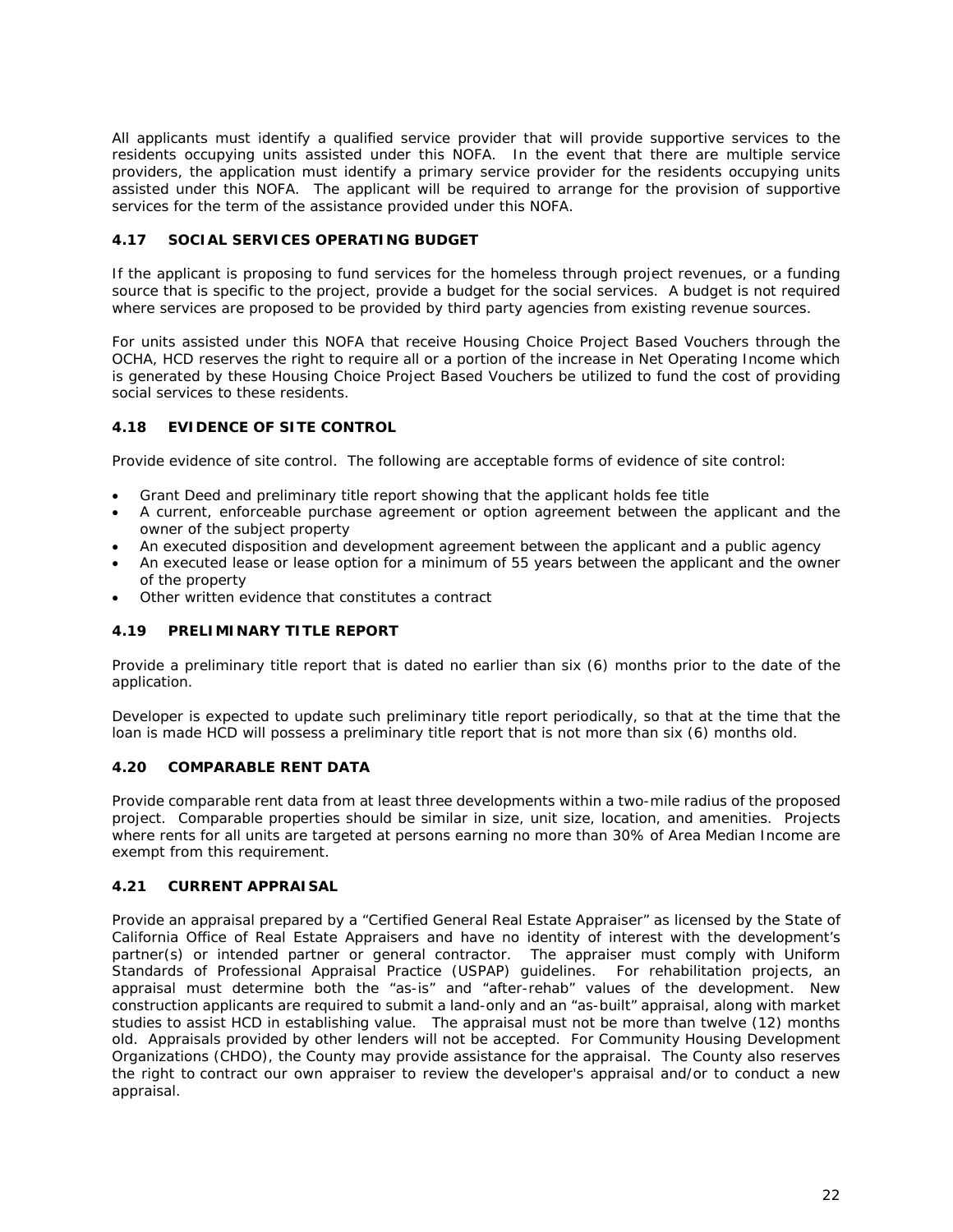*Where an appraisal is not available at the time of application, applicants will be required to submit an appraisal within 30 days of notification that the project has been accepted as meeting threshold requirements.* 

# **4.22 ARCHITECTURAL/CONSTRUCTION DESIGN NARRATIVE**

Provide a narrative of the project design concept, current site description, and the current status of the architectural design work.

# **4.23 ARCHITECTURAL CONCEPT DESIGNS**

Submit conceptual architectural designs that include preliminary concept designs, site plan, floor plan, elevations, unit layout, and a landscape plan. Describe the appropriateness of the design, unit mix, and any special features that meet the proposed occupants' needs. Designs must include adequate private meeting space for provision of supportive services to formerly homeless persons and other residents.

Where mixed-income projects are proposed, the subsidized units should be distributed throughout the project and across all unit types. Projects that enhance the surrounding community are encouraged.

# **4.24 CONSTRUCTION OR REHABILITATION COST ESTIMATE**

Provide a signed construction and/or rehabilitation cost estimate prepared by a qualified professional, such as a licensed architect or general contractor, for completion of the work. The estimate shall be on the letterhead of the preparer and shall state the basis for the estimate (i.e., the date and stage of the construction drawings). The estimate shall provide a breakdown of expected construction costs by trade.

#### **4.25 PHOTOGRAPHS OF SITE/LOCATION MAP**

Provide current photographs of the site and surrounding area. Provide a location map showing the location of the proposed area.

# **4.26 EVIDENCE OF COMPLIANCE WITH ZONING**

Provide evidence of compliance with local zoning on letterhead from Orange County Planning and Community Development or the city or n which the development is located. Proposed projects must be compatible with existing land uses and comply with both the zoning ordinance and General Plan of the jurisdiction in which the project is located or present a plan for obtaining any discretionary approvals required. This plan shall include a schedule for such approvals and must indicate a reasonable basis for an expectation that such approvals can be obtained.

# **4.27 ENVIRONMENTAL INFORMATION FORM**

All projects will require an Environmental Review in accordance to the California Environmental Quality Act (CEQA) and projects funded with federal funds will additionally require an environmental review in accordance to the National Environmental Policy Act (NEPA). Proposed projects must be in compliance with CEQA and/or NEPA prior to the release of federal funds. Please provide **all** applicable Environmental clearances to HCD for review (i.e. Initial Study, Mitigated Negative Declaration, EA, EIS, Notice of Determination) prior to project commencement.

Complete Exhibit 4.27. HOME funds and Project Based Vouchers are federal funds and are subject to NEPA. Where federal funds are used, HCD will be responsible for obtaining NEPA reviews for most rehabilitation/conversion projects and will work with the applicant to obtain the needed review(s) for new construction or other complex projects. Orange County Housing Successor Agency housing funds are subject only to CEQA. The developer must provide HCD with a copy of a CEQA and/or NEPA review, if completed through sources other than HCD.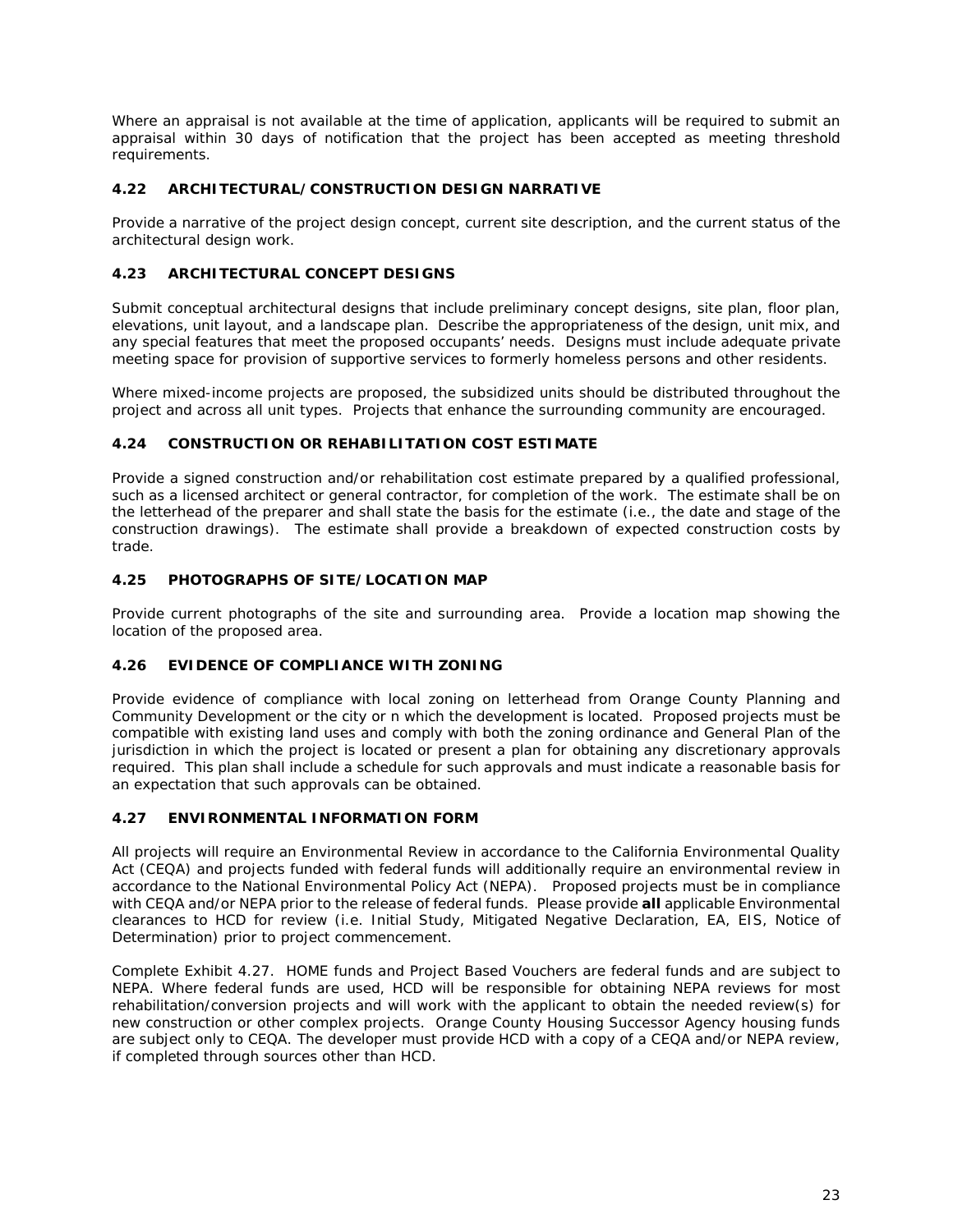# **4.28 PHASE I ENVIRONMENTAL REPORT**

The applicant is required to provide a completed Phase I environmental review. Proposals requiring rehabilitation or demolition of buildings constructed prior to 1978 should be inspected for lead paint and asbestos. If the report recommends any additional work or studies, please explain the status of such items. When remediation is required, provide certification that work was completed in accordance with all applicable laws and regulations. *Where a Phase I Environmental Report is not available at the time of application, applicants will be required to submit such a report within 30 days of notification that the project has been accepted as meeting threshold requirements.*

# **4.29 LEAD PAINT AND ASBESTOS REPORTS – If Applicable**

For projects involving rehabilitation or demolition of buildings, provide a lead paint and asbestos report. *Where a Lead Paint and Asbestos Report is not available at the time of application, applicants will be required to submit such a report within 30 days of notification that the project has been accepted as meeting threshold requirements*.

HCD requires that Cal/OSHA's safe work practices be followed for rehabilitation or demolition of buildings containing lead-based paint or asbestos. These practices are listed under Title 8 California Code of Regulations, Section 1532.1 (website: [http://www.dhs.ca.gov/ohb/OLPPP/lic.pdf\)](http://www.dhs.ca.gov/ohb/OLPPP/lic.pdf) and Title 8 California Code of Regulations, Section 1529 (website: [http://www.dir.ca.gov/DOSH/Asbestos.html\)](http://www.dir.ca.gov/DOSH/Asbestos.html). HUD's regulations on lead based paint hazards are in title 24, part 35 of the Code of Federal Regulations (websites: <http://www.hud.gov/offices/lead/leadsaferule/24CFR35LeadSafeHousingRule.rtf> and [http://www.hud.gov/offices/lead/training/LBPguide.pdf\)](http://www.hud.gov/offices/lead/training/LBPguide.pdf).

# **4.30 RELOCATION AND TENANT CHARACTERISTICS**

Development shall result in no or minimal permanent residential displacement, which equals twenty percent (20%) or less of households residing in a property. Proposals that result in more than twenty percent (20%) of the households being displaced will generally not be considered.

If any residential or commercial tenants or property owners are to be permanently displaced by the proposed project, the project developer will provide such persons with relocation assistance as required by the California Relocation Act and/or the Uniform Relocation Assistance and Real Properties Acquisition Policies Act of 1970, as cited below. These requirements include but are not limited to the timely distribution of notices to persons who may be displaced informing them of their potential benefits, preparation of a relocation plan and providing displaced persons with assistance in finding and paying for equivalent housing.

Any applicant who is aware that their project may involve permanent or temporary displacement/relocation should complete Exhibit 4.30 and submit a relocation plan as described in Attachment I, which includes but is not limited to indicating the number of persons or households to be relocated, the estimated cost and provisions and actions taken to meet the relocation requirements.

If the proposed project is currently occupied, applicants are required to complete a Tenant Characteristics Form (See Exhibit 4.30). If you are unable to obtain access to the site to obtain complete information at this time, please provide all available information, including a schedule of current rents.

# **4.31 UTILITY SCHEDULE FORM**

The utility schedule is used to identify the type of utilities that will be needed for occupancy. The utility allowance schedule is reviewed annually by the OCHA to estimate the average amount of money a tenant spends on utilities monthly. The applicant must complete the revised Exhibit 4.31- Utility Schedule Form by identifying the type of appliances that will be used for heating, cooking and hot water and whether they are operated by gas or electricity, and by filling in the Tenant Paid Utilities chart. Insert the total amount of utilities from the TOTAL column in the appropriate cell in Rent Schedule of Exhibit 4.03 (Part 2).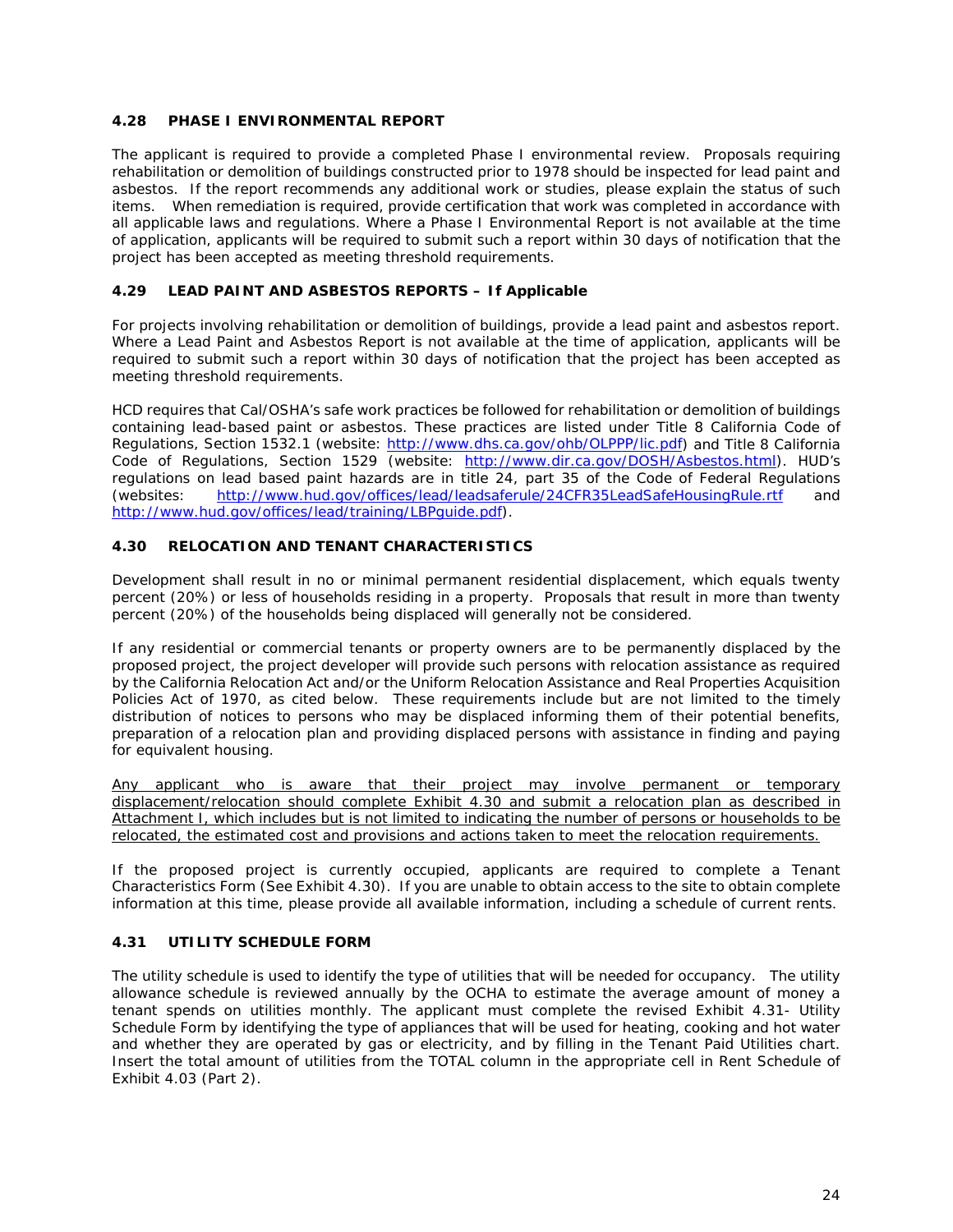# **4.32 ARTICLE 34 COMPLIANCE**

Applicants must submit documentation that shows the Project's compliance with or exemption from Article 34. If a Project is subject to Article 34, the County requires a letter from the City that shows that there is Article 34 authority for the Project. The City Attorney and/or local government official with authority should prepare the letter, and it should include the following:

- a. The name and date of the proposition, and the number of Units that were approved;
- b. A copy of the referendum and a certified vote tally;
- c. The number of Units that remain in the City's "bank" of Article 34 authority (i.e., the number of Units that are still available for allocation); and
- d. The number of Units that the City will commit to this Project, including the manager's unit.

If a Project is statutorily exempt from Article 34, the County requires an Article 34 opinion letter from the Applicant's legal counsel. The Article 34 opinion letter must demonstrate that the Applicant has considered both the legal requirements of Article 34 and the relevant facts of the Project (e.g., all funding provided by public bodies, including state, county, or city sources, the number of low-income restricted Units, and the general content of any regulatory restrictions). Any conclusion that a Project is exempt from Article 34 must be supported by facts and a specific legal theory for exemption that itself is supported by the Constitution, statute, and/or case law.

## **4.33 CONSOLIDATED PLAN CERTIFICATION**

Applicants must receive certification, from the governing jurisdiction where the proposed project is located, stating that the proposal is consistent with the governing *Consolidated Plan*.

Proposals located within the jurisdiction of any of the County's Participating Cities, Unincorporated Target Areas, or any of the remaining County Unincorporated Areas should contact: HCD, Attn: Craig Fee at [Craig.Fee@occr.ocgov.com.](mailto:Craig.Fee@occr.ocgov.com)

For proposals located in any of the County's Entitlement Cities, see revised Exhibit 4.34 for a sample certification letter which the applicant can send to the Entitlement City for certification.

# **4.34 MARKETING PLAN**

#### **MARKETING PLAN AND CERTIFICATION OF COMPLIANCE WITH AFFIRMATIVE FAIR HOUSING MARKETING PLAN AND GOOD NEIGHBOR POLICY**

a. Provide a preliminary marketing plan, which outlines the marketing strategy of the development, outreach, and how they will reach their targeted population including items required in Exhibit 4.34. The marketing plan must contain procedures that include marketing of the units to residents throughout Orange County including residents of unincorporated areas and other incorporated cities. p*rovision of a property management plan is not sufficient for this purpose, unless it contains the information required herein.* Persons and households that live and/or work in Orange County will be given a preference for occupancy in developments that are funded under this NOFA. For certain developments, including but not limited to those receiving Project Based Section 8 from the Cities of Anaheim, Garden Grove or Santa Ana, or are subject to special zoning ordinances requiring preference for City residents, further documentation from the developer will be required demonstrating that residents throughout the County will have equal opportunity at obtaining units in the development.

County will require the final marketing plan prior to startup. The final plan is subject to County approval. The owner will use fair housing logo or slogans in all advertisements. The HUD Fair Housing logo is available at: http://portal.hud.gov/hudportal/HUD?src=/library/bookshelf11/hudgraphics/fheologo.

Applicants submitting proposals for funding must include a mini Marketing Plan.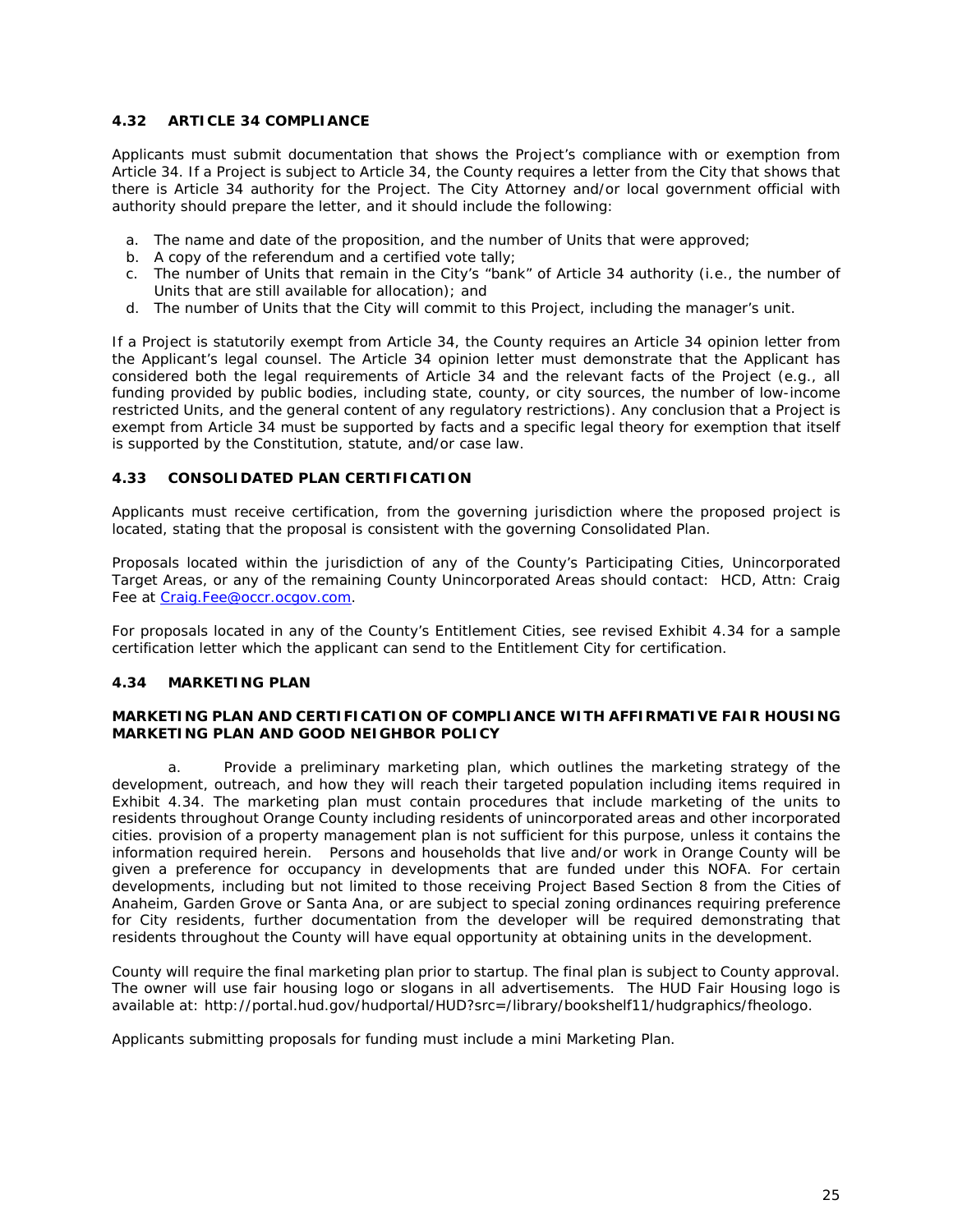# **Marketing Plan should include:**

- 1) The tenant selection procedures;
- 2) How owners will affirmatively market housing assisted with NOFA funds;
- 3) What owners will do to inform persons not likely to apply for housing;
- 4) Plans for maintenance of records to document actions taken to affirmatively market units and to assess marketing effectiveness; and
- 5) Since the County is a regional lender, describe how the owner will market units to all areas of Orange County. \*

HCD will allow preferences for occupancy to local residents for homeless developments in Urban County Participating Cities on a case-by-case basis. Local resident preferences will be prioritized through the CES.

Applicant must not have a record of violation of the Fair Housing and Employment Practices, or of the affordability clauses in recorded regulatory agreements of the County or other housing agencies, or of discrimination.

# **4.34.01 Certification of Compliance**

Complete and sign Exhibit 4.35.

#### **4.34.02 Good Neighbor Policy**

Provide a Good Neighbor Policy for developments in the Unincorporated County. Good neighbor strategies may include but are not limited to community outreach to neighbors and homeowner associations to educate them on the planned use of the development and to ensure that there is no major opposition to the development. Refer to Exhibit 4.34 for Good Neighbor Policy requirements.

#### **4.36 EQUAL OPPORTUNITY PROGRAM FOR CONTRACTORS & MINORITY BUSINESS ENTERPRISE (MBE) & WOMEN OWNED BUSINESS ENTERPRISE (WBE)**

Complete and sign Exhibit 4.35.

#### **4.36 EQUAL OPPORTUNITY PROGRAM FOR CONTRACTORS DOING BUSINESS WITH THE HCD DEPARTMENT**

Complete and sign Exhibit 4.36.

# **4.37 EVIDENCE OF COMPLIANCE WITH PREVIOUS HCD OR OCHA LOANS**

If the applicant has received a loan, grant and/or vouchers for affordable housing development from any of the following County or County related organizations please complete and sign Exhibit 4.37.

- County of Orange
- HCD Department
- Orange County Housing Authority
- Orange County Health Care Agency
- Environmental Management Agency

### **4.38 DATA UNIVERSAL NUMBER SYSTEM (D-U-N-S) NUMBER**

Provide a valid Data Universal Numbering System (D-U-N-S) number prior to Contract Award. If needed, your agency may obtain one at no cost at<https://www.dnb.com/duns-number.html> Applicant is required to submit proof per Exhibit 4.38 instructions.